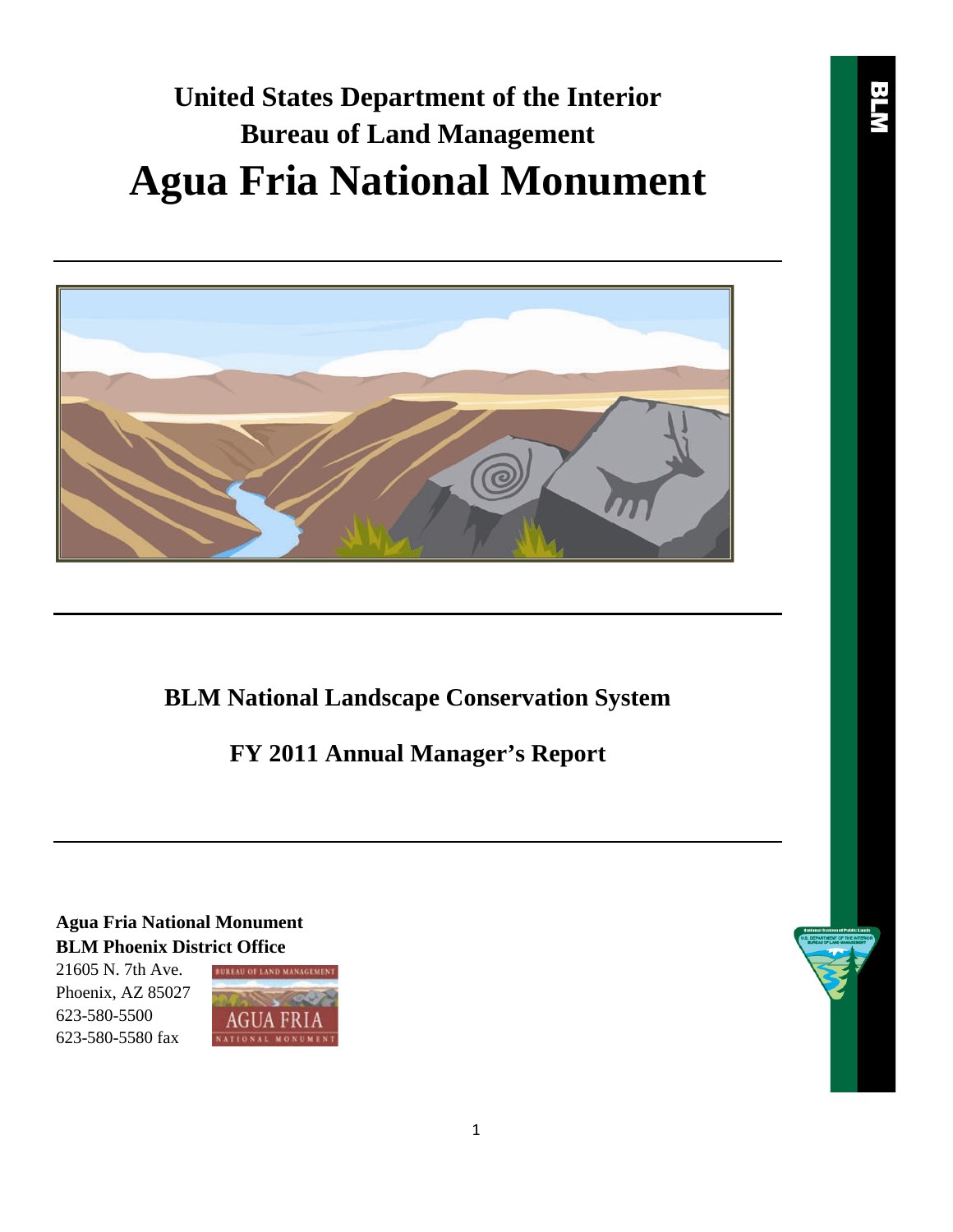# **Agua Fria National Monument Arizona**

BLM National Landscape Conservation System FY 2011 Annual Manager's Report



The Agua Fria National Monument is a part of the BLM's National Landscape Conservation System, the mission of which is to conserve, protect and restore nationally significant landscapes that have outstanding cultural, ecological and scientific values for present and future generations of Americans.

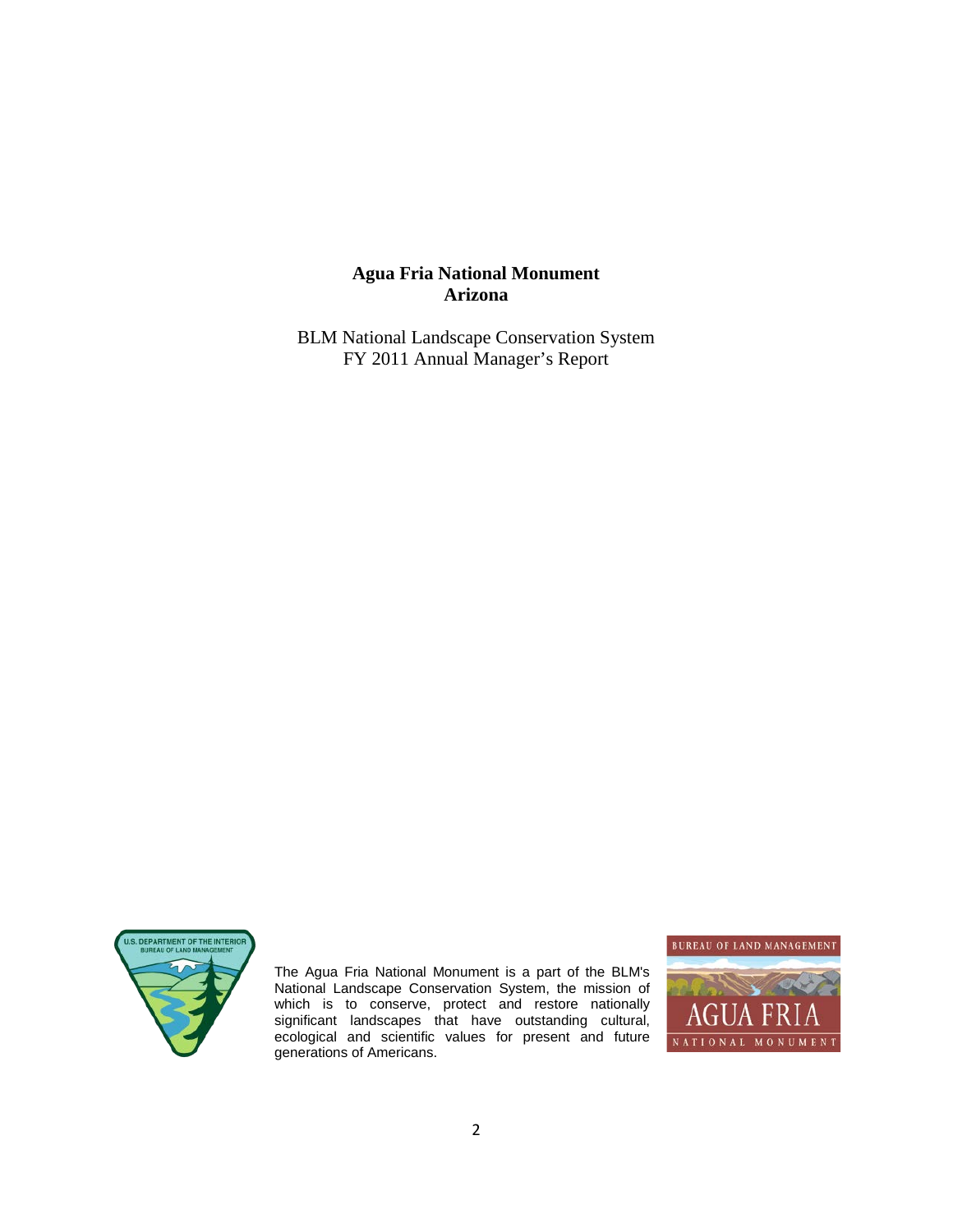# **United States Department of the Interior BUREAU OF LAND MANAGEMENT**

# **– NATIONAL LANDSCAPE CONSERVATION SYSTEM –**

# **FY 2011 ANNUAL MANAGER'S REPORT**

### **Introduction**

This annual report encapsulates the efforts of the Agua Fria National Monument's staff and its partners throughout Fiscal Year 2011 (October 1, 2010 – September 30, 2011).

a. Unit Name: Agua Fria National Monument BLM Phoenix District Office 21605 North  $7<sup>th</sup>$  Avenue Phoenix, Arizona 85027 623 580 5500 Agua Fria National Monument web page

*\*\*\*Primary Mission: Protect and sustain the extraordinary combination of cultural, natural, and scientific resources within the high desert grasslands, canyons, and streams of the Monument. To the extent consistent with resource protection, provide opportunities for scientific research, public education, interpretation, and other compatible activities.*

- b. Manager(s): Pamela A. Mathis / Sabria Mathis / Vanessa Briceno (Acting Managers, Agua Fria National Monument) Phone: 623 580 5532 Email: pmathis@blm.gov smathis@blm.gov vbriceno@blm.gov
- c. Hassayampa Field Office, Phoenix District, BLM Arizona
- d. Established: Proclamation 7263, January 11, 2000

ESTABLISMENT OF THE AGUA FRIA NATIONAL MONUMENT BY THE PRESIDENT OF THE UNITED STATES OF AMERICA UNDER THE ANTIQUITIES ACT OF 1906



The Agua Fria National Monument, is the home of the prehistoric Perry Mesa Tradition people, and is one of the most significant natural and cultural landscapes in the American Southwest. The Monument includes all of the BLM-administered public lands that make up the Perry Mesa Archaeological District listed on the National Register of Historic Places. The District was established to recognize

and protect the particularly well-preserved system of prehistoric communities that were inhabited between A.D. 1250 and 1450.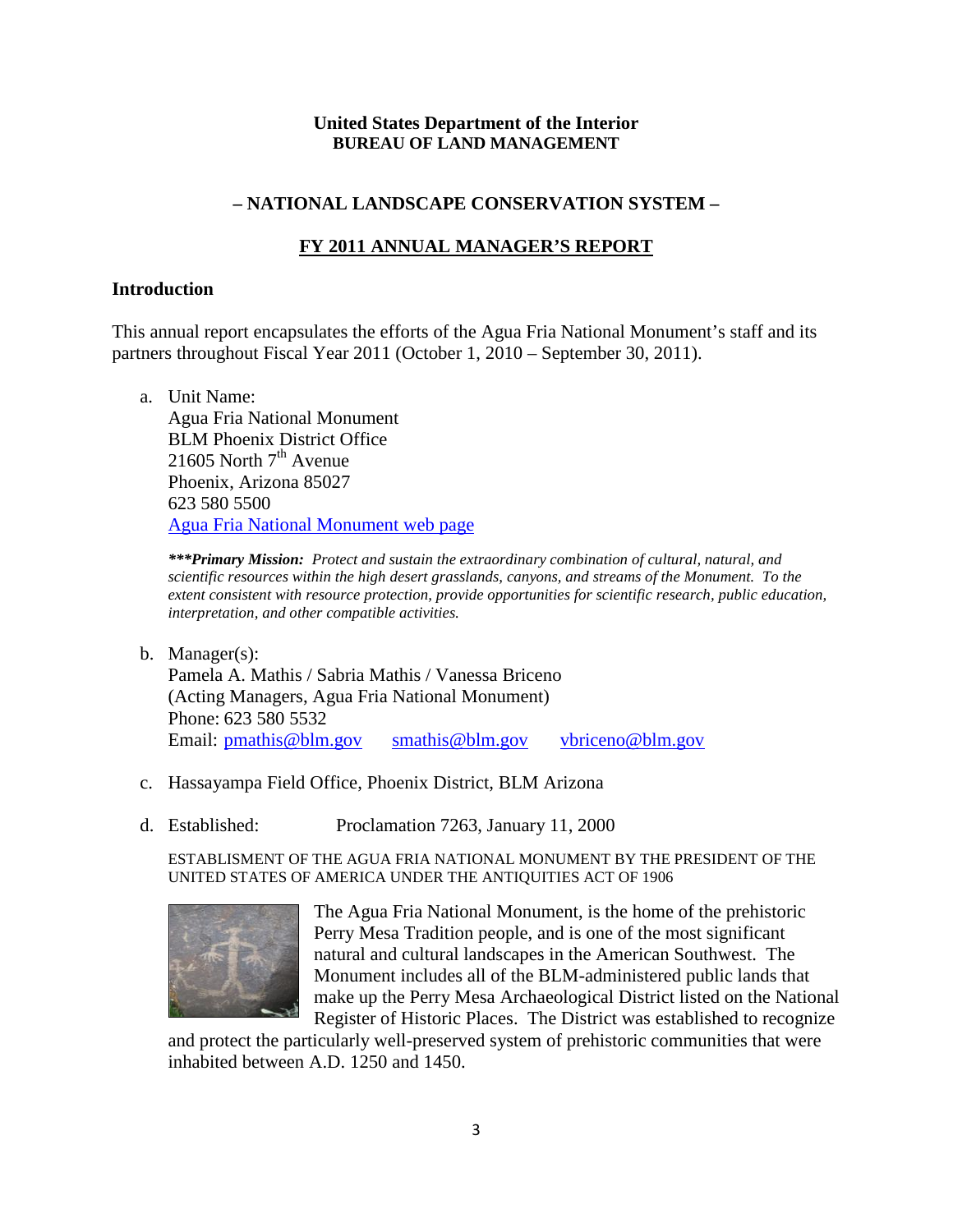The approximately 50,000-acre Archaeological District is the largest prehistoric district in the nation. The Monument, part of the BLM's National Landscape Conservation System (NLCS), is located 40 miles north of Phoenix. The public lands within the Phoenix District, which includes the Agua Fria and Sonoran Desert National Monuments, are the BLM's most intensely urbanized.

- e. Acreage: 70, 900 acres about 110 square miles
- f. Annual visitation: Approximately 82,000 visitors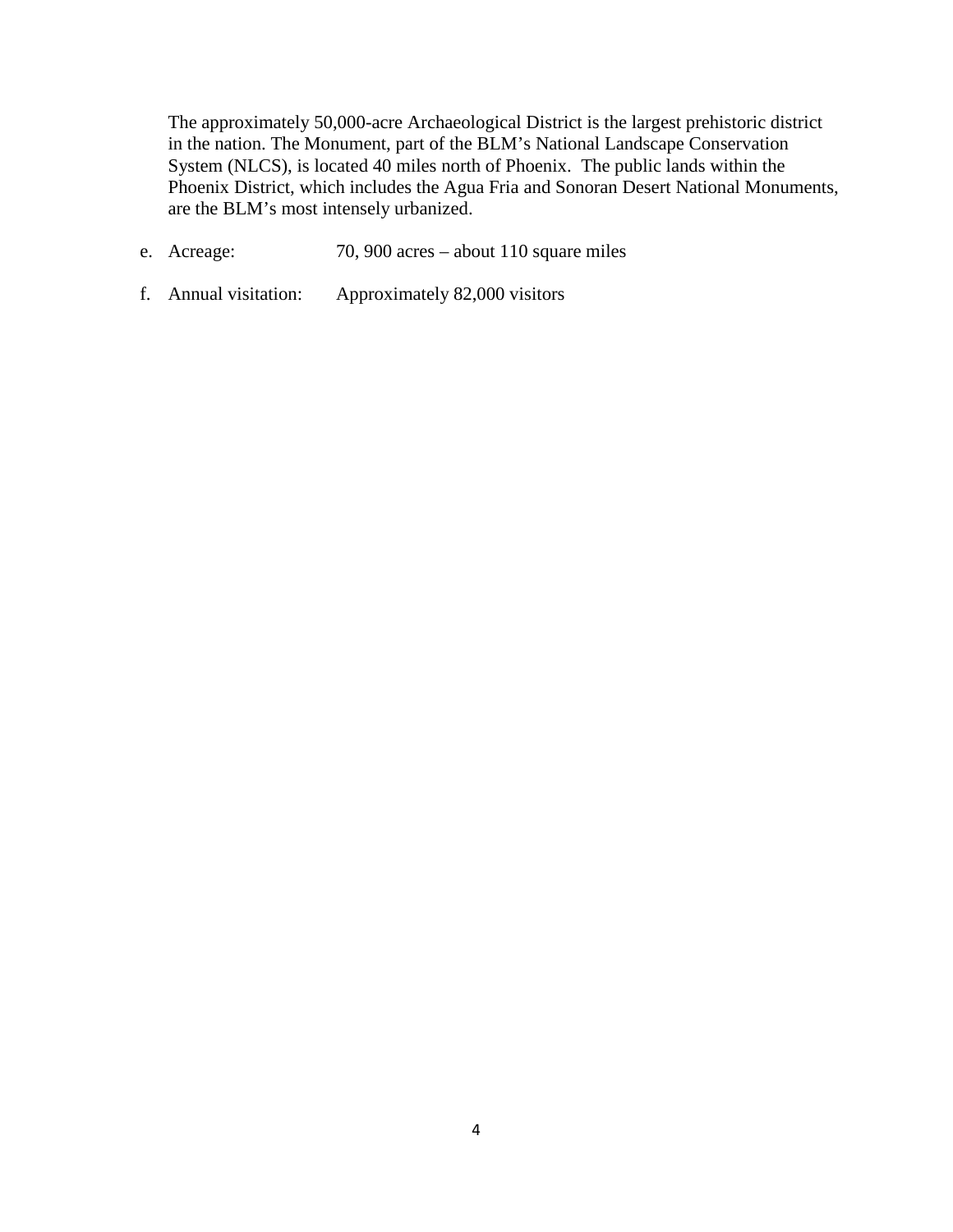

g. Map of Agua Fria National Monument: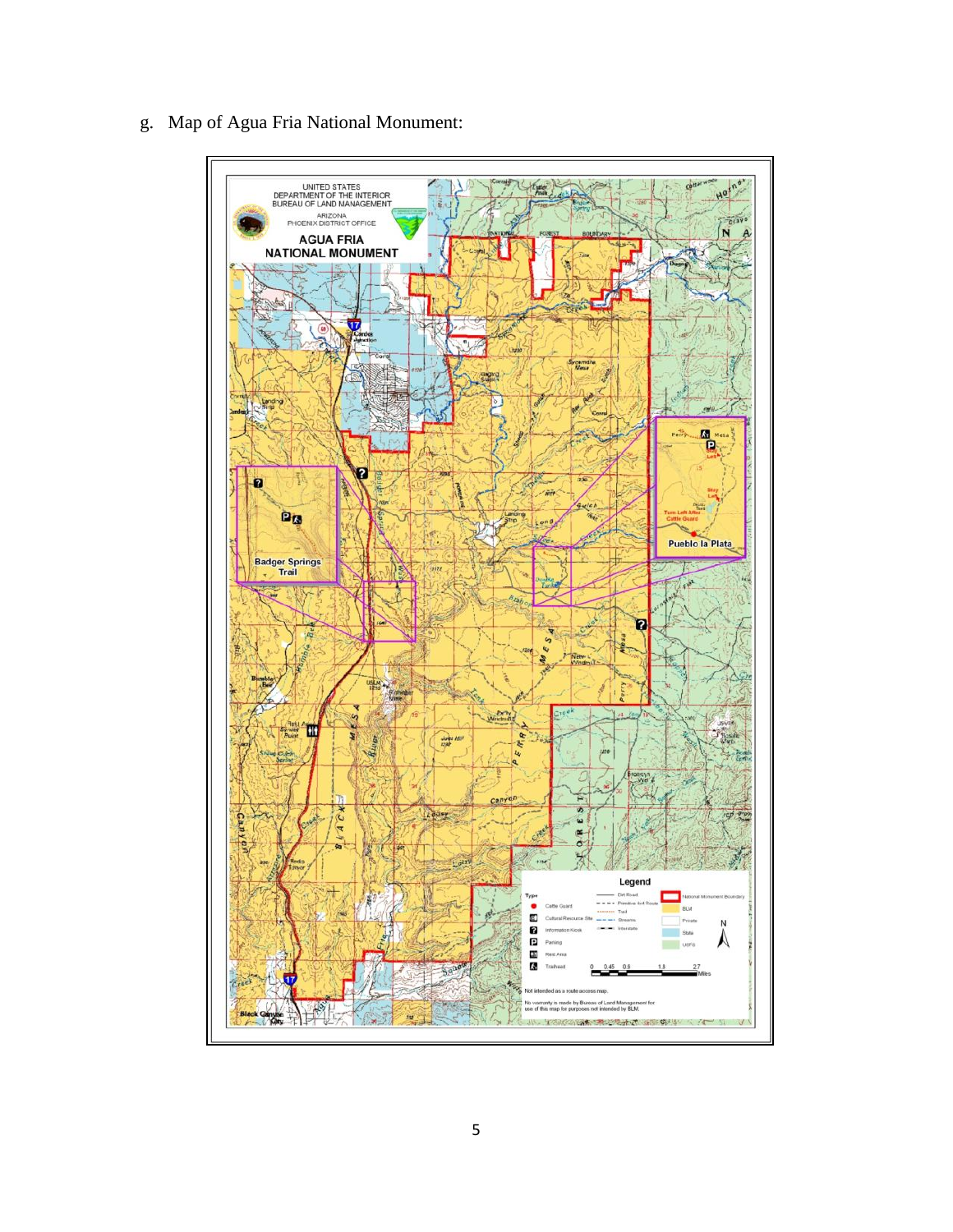### 1. **Natural and Heritage Resource Conditions**

**a. Natural Resources Trends:** The Agua Fria National Monument (AFNM) was established in part, because of its rich and diverse ecosystems, which support an abundance of wildlife, including many special status species. Within the monument is an

expansive mosaic of semi-desert grasslands, cut by ribbons of valuable riparian forest.





Perennial desert grasslands within the monument are critical fawning grounds for pronghorn antelope and an important habitat for upland birds, as well as many other wildlife species.

Riparian areas are supported by perennial streams which feed pools of water that persist year-round. These pools are designated as critical habitat for many native fish, including the endangered Gila Chub. Thick stands of willow, cottonwood, ash, and sycamore trees provide nesting and foraging habitat for a multitude of birds. Because of these natural resource values, the Audubon Society has designated Important Bird



Areas along the Agua Fria River and its tributaries in the National Monument. Additionally, the Agua Fria River has been recommended as suitable for designation as "Wild and Scenic" under the Wild and Scenic Rivers Act.

In 2011, biologists worked with its partners, the Audubon Society and Friends of the Agua Fria National Monument, completing 33 surveys of the yellow-billed cuckoo

(YBC) in a total of 11 locations. The YBC is a candidate species for listing of protection under the Endangered Species Act. Monitoring efforts are critical to assessing the YBC population in the AFNM. Larry Canyon, a remote and rugged canyon was added to the 2011 yellow-billed cuckoo surveys. All locations except for Lousy Canyon were found to contain yellowbilled cuckoos.

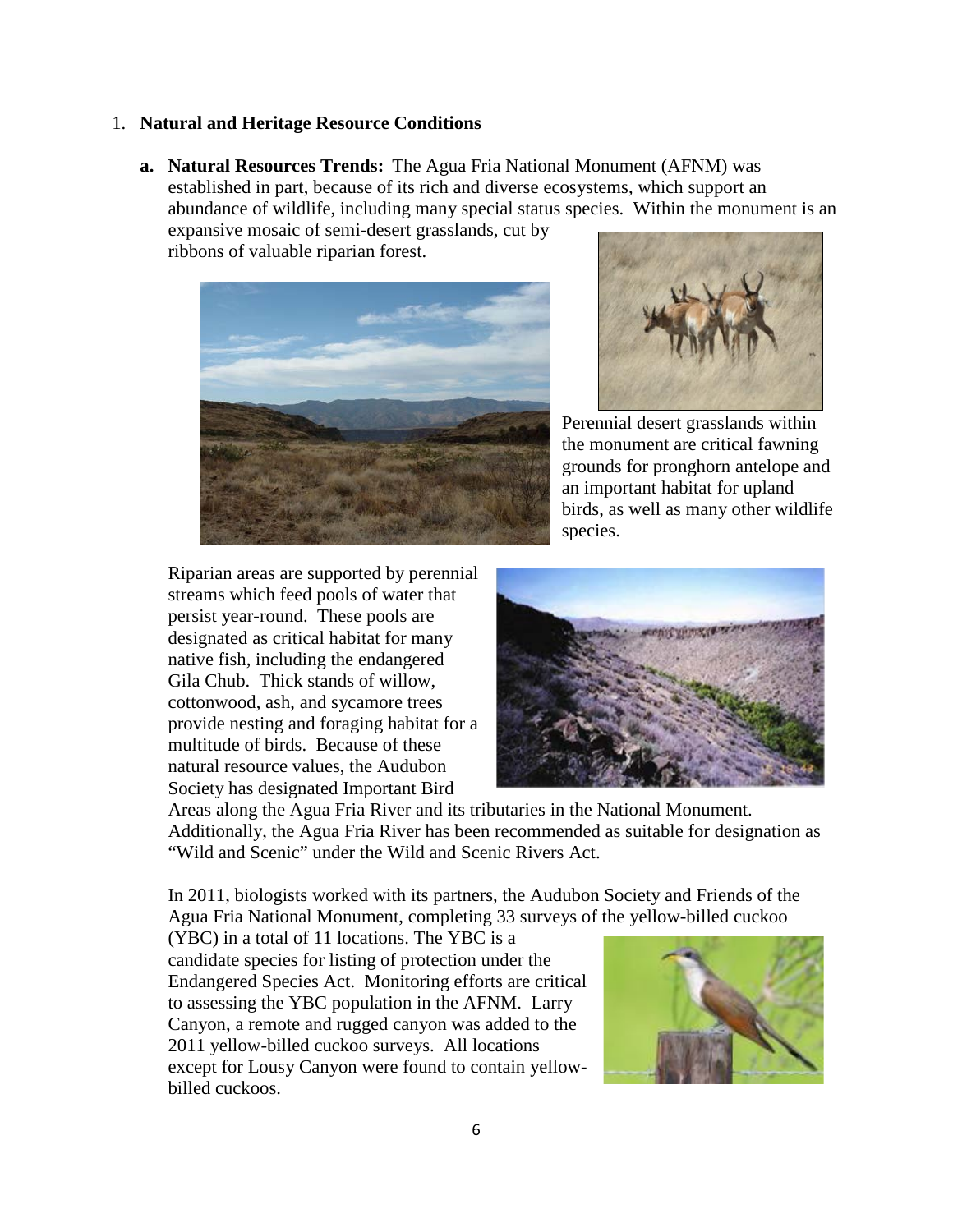In 2011, Monument staff monitored endangered fish populations in areas designated as critical habitat within the AFNM. Species monitored included Gila Chub, Gila Topminnow and Desert Pupfish. Critical habitat includes Indian Creek, Silver Creek, Larry Canyon, and Lousy Canyon; all critical habitats are occupied. However, Silver Creek is still feeling the effect of the 2005 Cave Creek Complex fire which has caused an excess of sedimentation and a loss of occupied habitat.



**b. Heritage Resources Trends:**The Agua Fria National Monument contains a rich kaleidoscope of human history. Over 450 distinct American Indian structures have been

identified within the monument; some of the larger pueblos indicate large community settlement, containing more than 100 rooms. Petroglyphs are peppered across the landscape, concentrated in close proximity to the numerous pueblos and ruins, which were built between 1250 and 1450 A.D., when several thousand American



Indians, known as the Perry Mesa Tradition, inhabited the region. Numerous ruins of agricultural terraces and irrigation devices indicate that farming was widespread during this period. Other historical entities that occur within the monument include  $19<sup>th</sup>$  century mining features as well as Basque sheep camps.

The free-flowing Agua Fria River, along with its tributaries, virtually bisects the monument and is a notable heritage resource. Separated by Interstate 17, the monument lies in close proximity to the Black Canyon National Recreation Trail, a network of hiking, mountain biking, and equestrian trails; there have been preliminary discussions about the possibility for linkage of the Black Canyon Trail to the monument at the Badger Springs portal.

• Heritage Resource efforts in Fiscal Year 2011 were affected, to some degree, by the monument archaeologist position being vacant from September 2010 and to May 2011.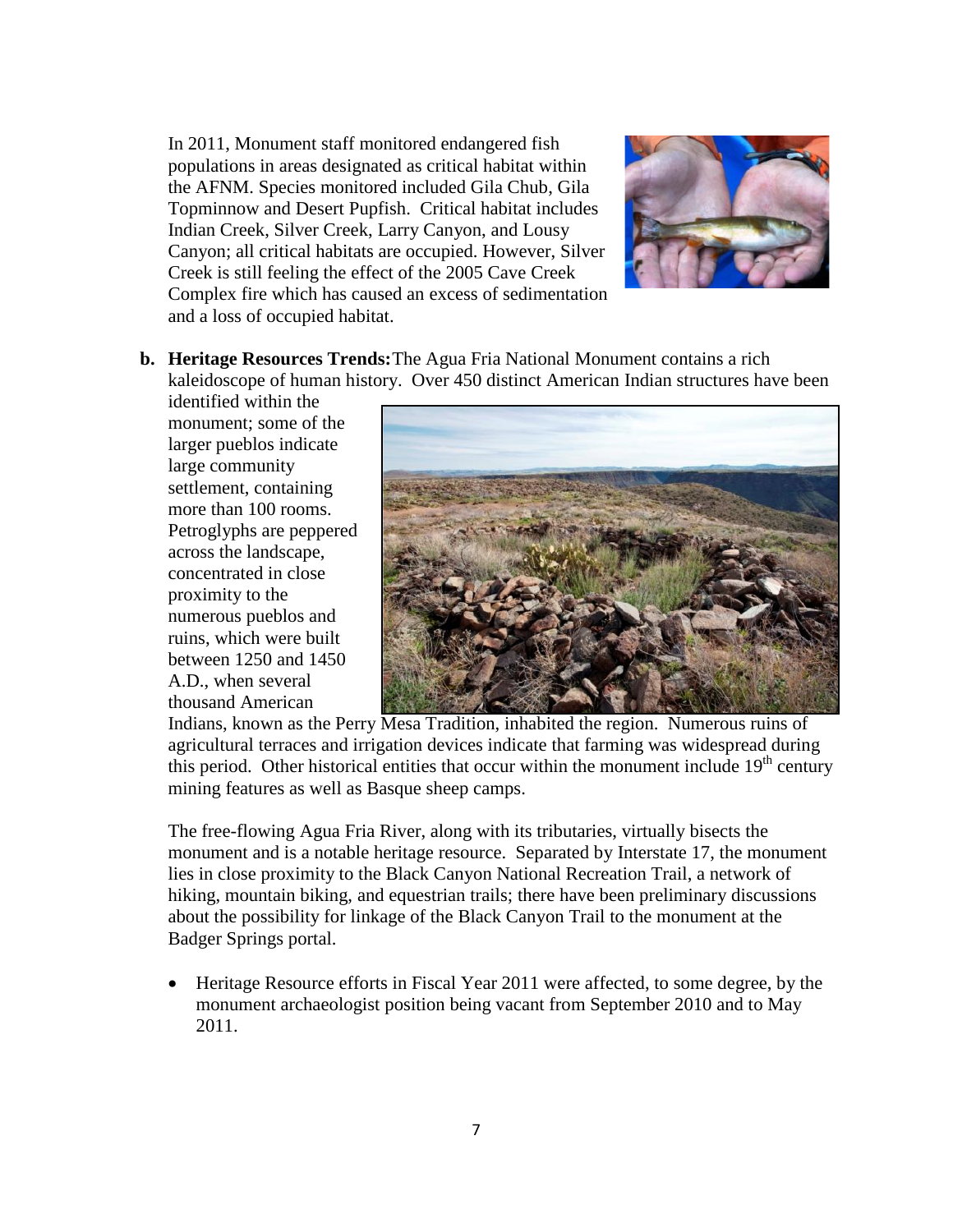- A significant cultural heritage project took place within the monument in 2011. Friends of the Agua Fria National Monument studied an 1891 topographical survey
	- that described a schoolhouse. Through research, the Friends of the Agua Fria National Monument learned that the school was established on September 9, 1889 for children of local ranchers and miners. Declining enrollment in the school was a direct result from scarlet fever, small pox, labor disputes in the mining districts and the closing of mines which resulted in the closing of the school after 14 years in 1903.



- The monument archaeologist and ranger, along with volunteers from the Arizona Site Stewardship Program and Friends of the Agua Fria National Monument conducted regular patrols to monitor the conditions of more than 30 archaeological sites and features within the monument. Efforts were focused on large, conspicuous and accessible sites most vulnerable to vandalism and other types of disturbance. In addition to these efforts one volunteer provides weekly reports of sites found, their location and condition. This volunteer monitors the condition of cultural features in heavily used areas as well as in remote areas with greater risk for vandalism.
- The Friends of the Agua Fria National Monument's Cultural Resources Group, with assistance from the monument archaeologist, held the first ever Perry Mesa Symposium on September 10, 2011. The one-day program brought together professional, vocational and student archaeologists to present the findings of recent studies and some 80 years of research of the prehistoric cultures on



Perry Mesa and the immediate surrounding area which includes all of Agua Fria National Monument. The symposium drew 134 participants and 15 presenters, including the Yavapai Prescott Indian Tribe. Sponsors of the symposium included the Bureau of Land Management, Arizona Antelope Foundation, Arizona Archaeological Society (AAS), ASU's Deer Valley Rock Art Center, ASU's School of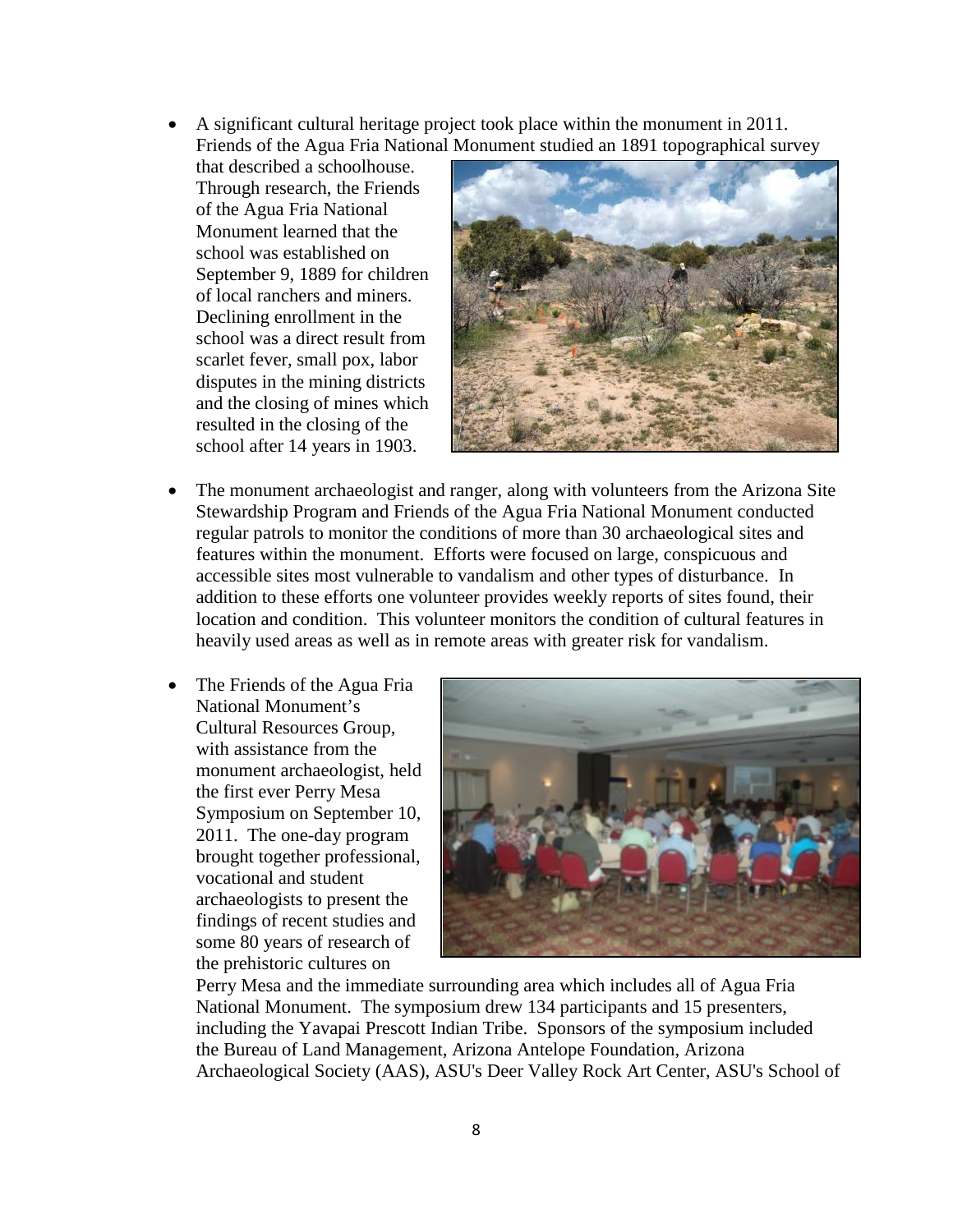Human Evolution and Social Change, Sonoran Audubon Society, and Tonto National Forest. The proceedings of the symposium are scheduled to be available in fall 2012.

c. **Land Health Assessments:** Eighty percent of the livestock grazing allotments and 48,388 acres in the Monument have been assessed and evaluated in reference to the Arizona Standards for Rangeland Health.

Of the allotments that have been assessed, all are meeting or making significant progress towards meeting Standards 1 and 3 for Rangeland Health in upland areas. 71% of allotments are meeting or making significant progress towards meeting Standard 2 for Rangeland Health in riparian areas. The majority of riparian areas in the Cordes and Box Bar allotments currently are not meeting Standard 2. The Cordes allotment riparian areas are excluded from grazing use, the Box Bar allotment riparian pastures are winter season grazing only, and EZ and Cross Y allotments are still being assessed. The purpose of these measures is to ensure progress towards meeting Standard 2 in these allotments.



With the completion of the Monument resource management plan in 2010, the BLM is currently implementing non-growing (winter) season grazing use for all riparian pastures within the Monument, which will lead to significant improvement in the riparian areas.

- **d. Inventory Efforts**: Work to inventory natural and heritage resources continues to be done by BLM staff and increasingly through partnerships with universities, museums, botanic gardens, members of the Friends of the Agua Fria National Monument, Arizona Site Stewards, Arizona Game and Fish Department, and local volunteers. The Desert Botanical Garden has continued to collect data for the Floristic Study on the monument.
	- In partnership with the Friends of the Agua Fria National Monument, the Upper Agua Fria Watershed Partnership, and the University of Arizona, the fourth annual inventory of perennial water within the Agua Fria River was conducted. Several inventory teams mapped 28 miles of the Agua Fria River during the driest part of the year and recorded both wet and dry areas.
	- The Agua Fria National Monument is unique among BLM Arizona monuments in that its designation included a reserved water right, and requires the BLM to quantify and reserve the necessary water claim through Arizona's water adjudication process. The need to quantify and reserve sufficient water rights for the monument remains a pressing concern because of long term drought conditions, population growth and an increase of groundwater use within the Agua Fria Watershed. Also, the free-flowing nature of the Agua Fria River and its tributaries is an important aspect of its

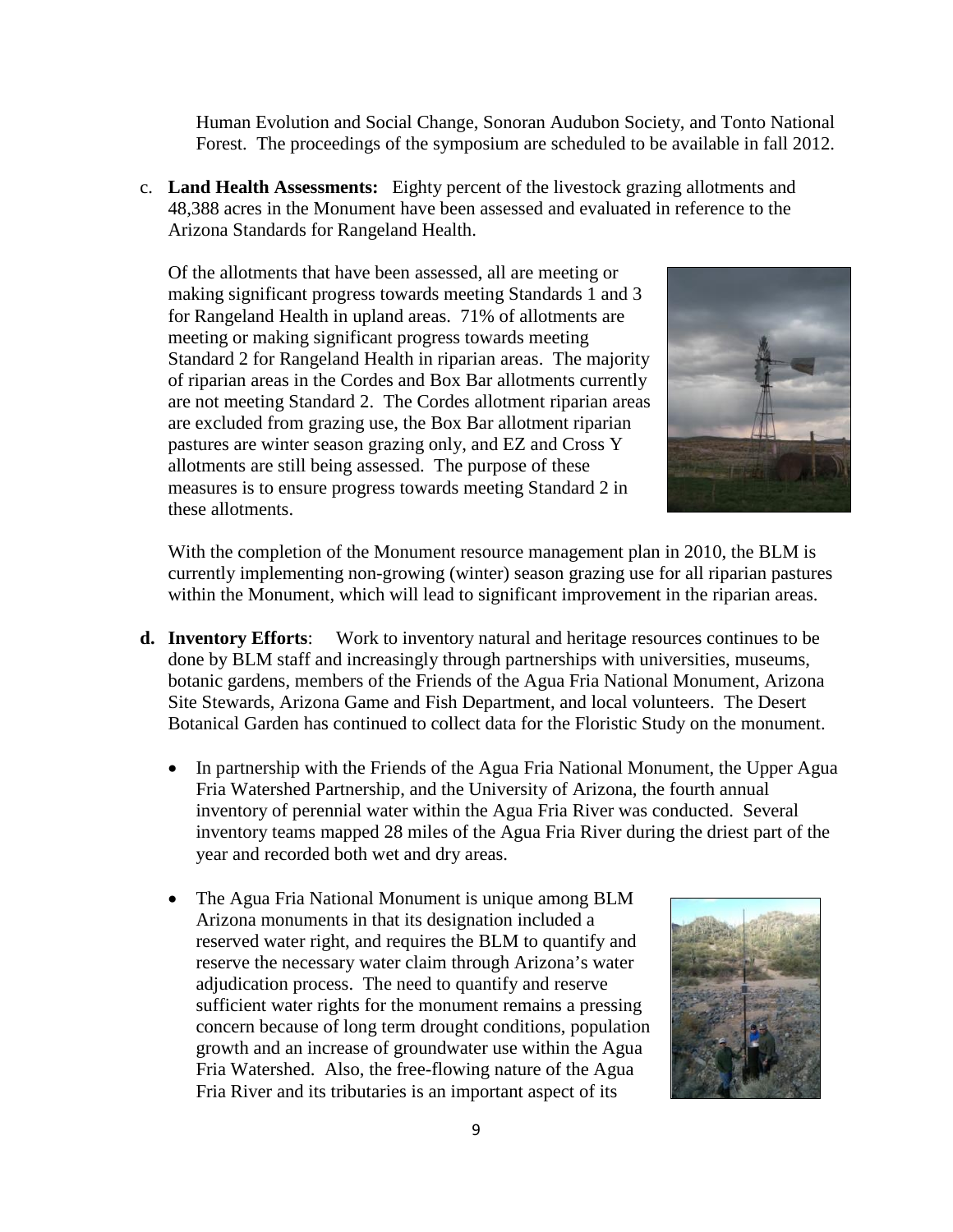suitability for designation as a Wild and Scenic River.

• In 2010, The BLM Phoenix District began an initiative to quantify the monument's water budget. This initiative, the Intra-Basin Water Management Project (IBWMP), capitalizes on the interest of Partners and stakeholders through setting up a framework for collective decision making in a workgroup structure. Workgroups consider benefits to wildlife, habitat, stream water quality and quantity, as well as aesthetic resource values in the identification of key issue areas for the basin.

The primary objectives guiding the development of the IBWMP have been to:

- Provide capabilities for assessing hydrologic and institutional water availability/reliability for management of the AFNM within the framework of a priority-based BLM water rights initiative.
- **Provide baseline data to develop a flexible, generalized computer model for** simulating the complexities of surface water management.

The IBWMP comprises four tasks:

- Surface Water Data Collection
- Assess Existing and Future Potential Groundwater Monitoring Well Locations
- Conduct Evapotranspiration Study
- **Prepare Summary Report**

Based on surface water data collection, the monument anticipates submitting an application for water rights with the Arizona Department of Water Resources in 2012.

- A 200 acre cultural resources survey was conducted within the monument in 2011, near Baby Canyon. Members of the Friends of the Agua Fria National Monument's Cultural Resources group, gathered location and site information on over 150 sites, within the monument during 2011. Work to inventory heritage resources continues to be conducted by the monument archaeologist and in partnership with the Friends of the Agua Fria National Monument, Arizona Site Stewards, and local universities, museums, and gateway community volunteers.
- Two prehistoric cultural resource sites and the historic 1891 Schoolhouse site were inventoried during 2011.

### **e. Restoration Efforts**

• Grasslands Restoration: The Bureau of Land Management is one of four agencies focused on the conservation of grassland habitat in Central Arizona. With key portions of grassland habitat occurring on the Agua Fria National Monument, staff has worked in conjunction with the Arizona Game and Fish Department, the Prescott and Tonto National Forests, and the Natural Resources Conservation Service to develop the "Central Arizona Grasslands Strategy." This strategy provides a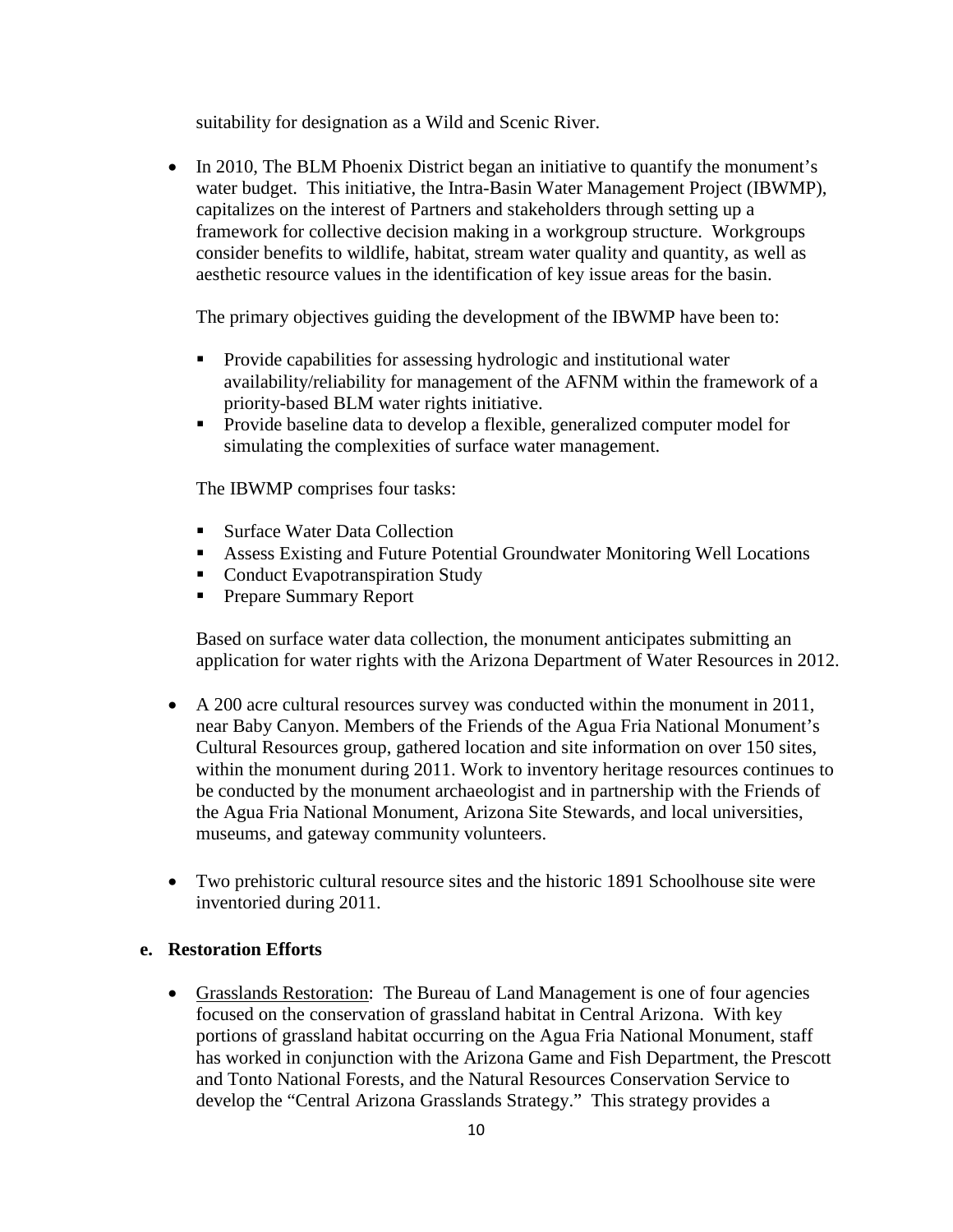framework for multiagency projects that benefit grassland habitat restoration on a landscape scale and across jurisdictional boundaries. Based on these efforts, the Central Arizona grasslands have also become a focal area for the Healthy Landscapes Initiative.

The majority of the Monument's restoration projects are focused on improving wildlife habitat and maintaining movement corridors for pronghorn antelope. A portion of this work is accomplished through BLM's fuels program in cooperation with the Arizona Game and Fish Department. In FY 2011, we completed 480 acres of juniper thinning and 409 acres of pile burning in the area of Sycamore Mesa to help restore connectivity between grassland habitats utilized by pronghorn. On Perry Mesa, located centrally within the AFNM and important pronghorn fawning grounds, 3600 acres were burned following naturally ignited fires. These actions improved habitat for wildlife such as pronghorn by reducing woody species encroachment and improving forage quality and quantity within the grassland habitat of the Agua Fria National Monument.

Multiple fires, both prescribed and natural, have improved resource conditions for wildlife. Juniper thinning and slash pile burning treatments were conducted to improve pronghorn movement corridors. Wildfires were used as a tool for resource benefit for approximately 3500 acres of upper grasslands to improve rangeland health and wildlife habitat.

• Biological Resources: The condition of native fish populations has remained stable. The endangered Gila Chub and Gila Topminnow populations continue to thrive in Lousy Canyon, as well as in the tributary of Larry Creek. Endangered Desert Pupfish were introduced into both of these areas in the spring of 2006; however, they do not appear to have established a self-sustaining population and additional stocking may be required. Drought conditions and sedimentation following the 2005 Cave Creek Complex fire have continued to stress the endangered Gila Chub populations in Silver Creek and Indian Creek; perennial pools provide relief for these populations.

Management actions were also taken in FY11 to protect riparian habitat along portions of the Agua Fria River. A large vehicle barrier and parking areas were installed near the town of Cordes Lakes, AZ to prevent damage to the riparian resources of the Agua Fria River. Once completed, the barrier prevented motorized access to the area which was the most heavily impacted area by illegal OHV use. During construction, threats to damage/remove the barrier were a daily occurrence. The construction of barriers were actions taken to protect habitat used each summer for breeding and nesting by the Western Yellow-Billed Cuckoo, a federal candidate for listing; as well as improve habitat conditions for native fish such as the Longfin Dace.

The Agua Fria National Monument partnered with the Arizona Antelope Foundation and Arizona Game and Fish Department to complete fence modification in areas recognized as important fawning grounds. Volunteers spearheaded the initiative to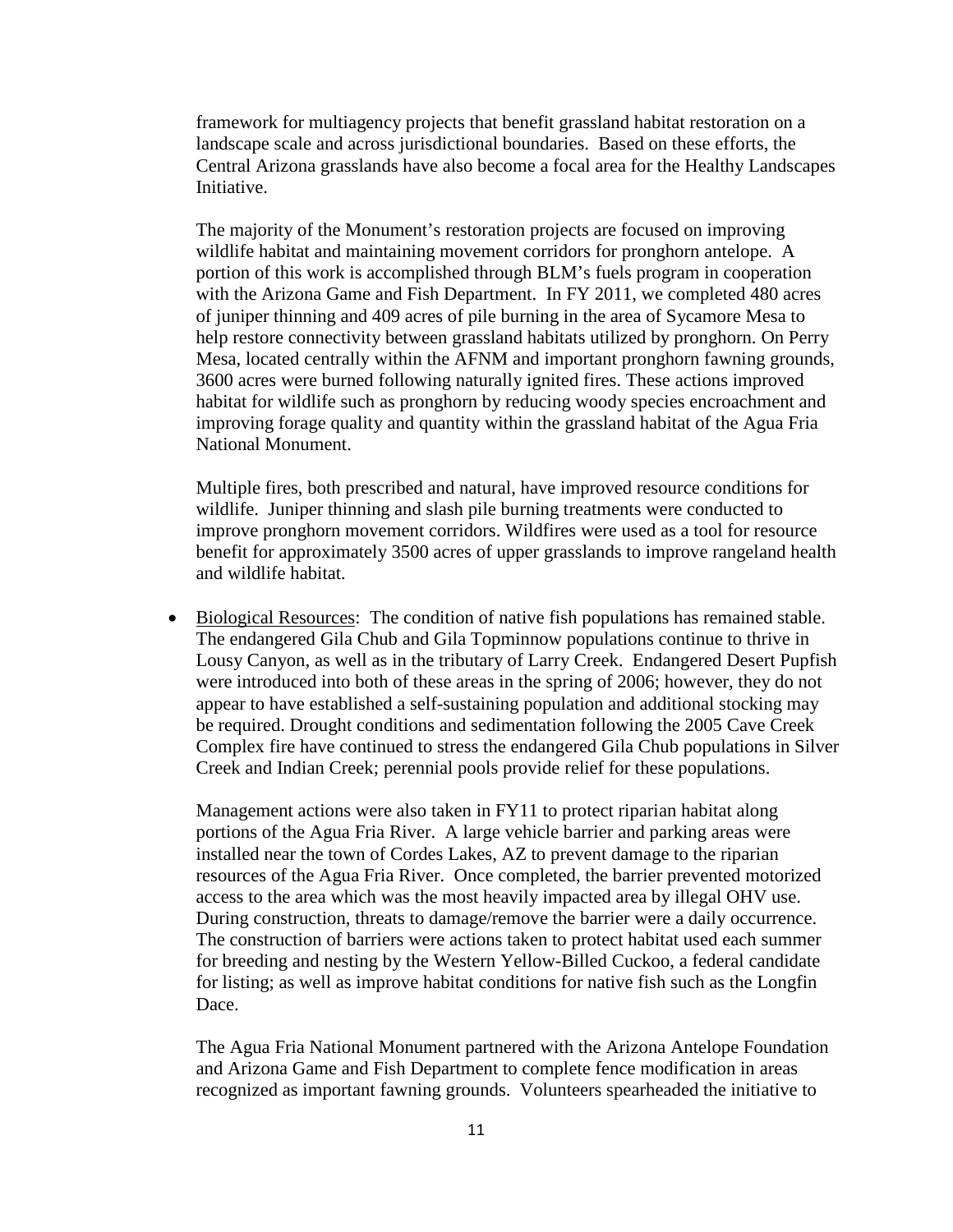modify fences by removing excess fence stays and wires, as well as replacing top and bottom strands of barbed wire with smooth wire. Fences are known to impede wildlife movements and barbed wire in particular can inflict wounds which may become infected. Fences around Copper Tank have been completed; other areas have been identified as potential sites to continue the fence modification project.

- Agua Fria River Protection Construction of Vehicle Barriers: Fencing panels have gone up along a portion of the Agua Fria River east of Cordes Lakes, Arizona, where people illegally drove trucks, ATVs, and motorcycles through the river and its banks and damaged habitat within the Agua Fria National Monument. The fencing or barrier project is located at a section called the "River Bend." The Phoenix District Force Account Crew, American Indian Science and Engineering interns, the Rio Salado Fire Crew and Hassayampa/Monument staff excavated more than 100 deep holes – some back bending work. Once concrete was poured in those holes, the fence posts were set and paneling erected. Following the installation of panels, rails were installed between the gaps to fully connect the fencing and barricade motorized traffic from entering the river. This project also protects the Agua Fria River "Suitable" recommendation for Wild and Scenic Rivers Act designation.
- River Bend Rock Art Site Vandalism: During 2011, efforts were focused on establishing the most appropriate process to safely remove the spray paint applied to the pre-historic rock art while minimizing the impact to the significant heritage resources. The project to restore the site will be in partnership with Friends of the Agua Fria National Monument and Arizona State University's Deer Valley Rock Art Center is planned for 2012 or early 2013.
- 1891 School House (Official Arizona AZ Statehood Centennial Legacy Project): The locally collected rock foundation of the historic 1891 School House was identified during field activities designed to assist in the development of interpretative literature and a sign. The stabilization and protection of the foundation began in late 2011 with the remaining stabilization to be completed in 2012. The development of the interpretive literature and sign and stabilization of the foundation began in 2011 and ongoing and are scheduled to be completed in 2012.

### 2. **Recreation Facilities, Roads, and Trails Conditions**

a. **Overview**: Visitation to Agua Fria National Monument was approximately 82,000 people in FY 2011, an increase of 22,000 visitors from what was reported in FY 2010. Visitation is calculated using traffic counters. Newly installed traffic counters have been a boon in terms of monitoring for visitor use within the monument, contributing to increased ability to report more accurate figures and ability to identify trend changes in recreational use patterns.

Historically, recreation was dominated by hunters camping within the monument during open hunting periods for myriad of game species. The most recent trend in visitation has been geared toward the monument's rich cultural resources; an increase in new, non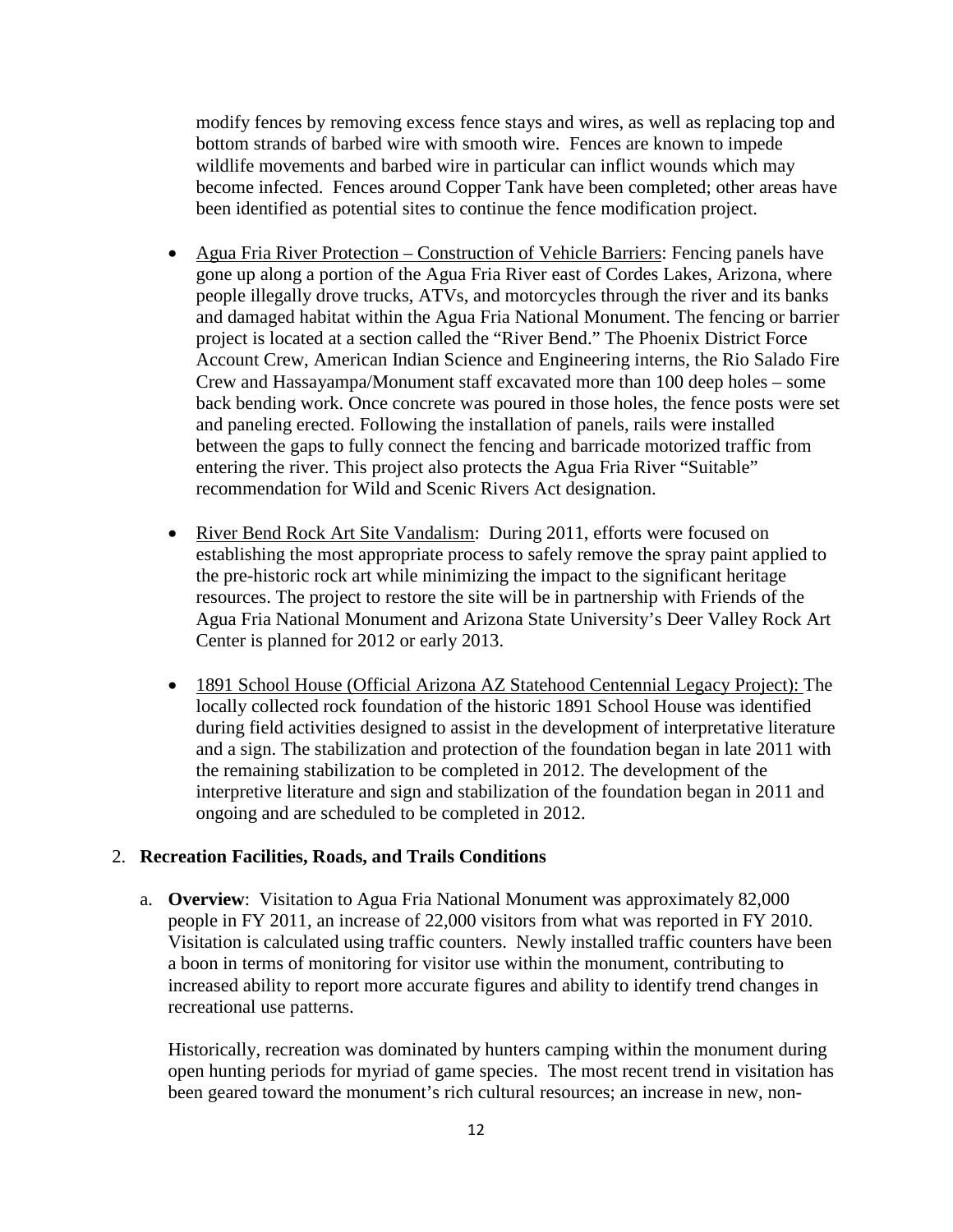hunting recreationalists seeking to explore the area's cultural sites has been observed. Several areas have been identified wherein repeat visits are commonplace, primarily attributed to day use hiking, bird watching, and picnicking. Overnight camping by equestrian users is also a very popular activity. We can attribute this heightened visitation to the increase in population of people who live in close proximity to the monument, as well as increasing land use restrictions in other areas surrounding metropolitan Phoenix.

#### **Facilities, Trails, and Roads**

- Constructed Assets: The condition of the Monument's few constructed facilities and assets is good. Vandalism of improvements continues, but was less than in previous years with no permanent destruction or theft of constructed assets.
	- Vault Toilets: The Monument has two vault toilets, one at Badger Springs Wash and the other at Silver Creek on the Bloody Basin Road. Decorative rock barriers around the restroom buildings were constructed to deter vehicular traffic. The restroom facilities are serviced regularly by the park ranger, and maintained in good condition.
	- Kiosks: In FY 2011, visitor information for the Monument was maintained throughout the monument on five robust vandal resistant informational kiosks. A two-panel kiosk outfitted with brochure holders is installed near the restroom and situated in close proximity to the Badger Springs entrance. The same type of twopanel kiosk is installed to replace the previous structure at the western entrance of Bloody Basin Road. The kiosks are also outfitted with a heavy Lexan, shatterproof panel. In addition to the two kiosks described above, the other three are located at the Badger Springs road exit off of Interstate 17, the eastern entrance of Bloody Basin road, and the Cordes Lakes "Riverbend" area.
- Trails: There are two designated trails in the Monument, Badger Springs and Pueblo La Plata trails. Continued maintenance of the parking lots for the monument's trailheads is an ongoing annual necessity.
	- **Badger Springs Trailhead: The Badger Springs trailhead access includes some of** the most important constructed assets in the Monument for public visitation and resource protection. In 2011, the parking area for the Badger Springs trailhead was enhanced. The parking area was leveled, graded and graveled to address flooding issues and for general visual and parking improvement. The Badger Springs site and surrounding area include the following amenities: trailhead, vault toilets, interpretive kiosk, portal sign, and two parking lots.
- Roads: In 2010, roads within Agua Fria National Monument designated as open for motorized travel were numbered and signed. In 2011, all routes designated as closed were marked as closed to motor vehicles. Physical barriers to prevent vehicular entry at key locations were installed at the "Riverbend" area outside of Cordes Junction, the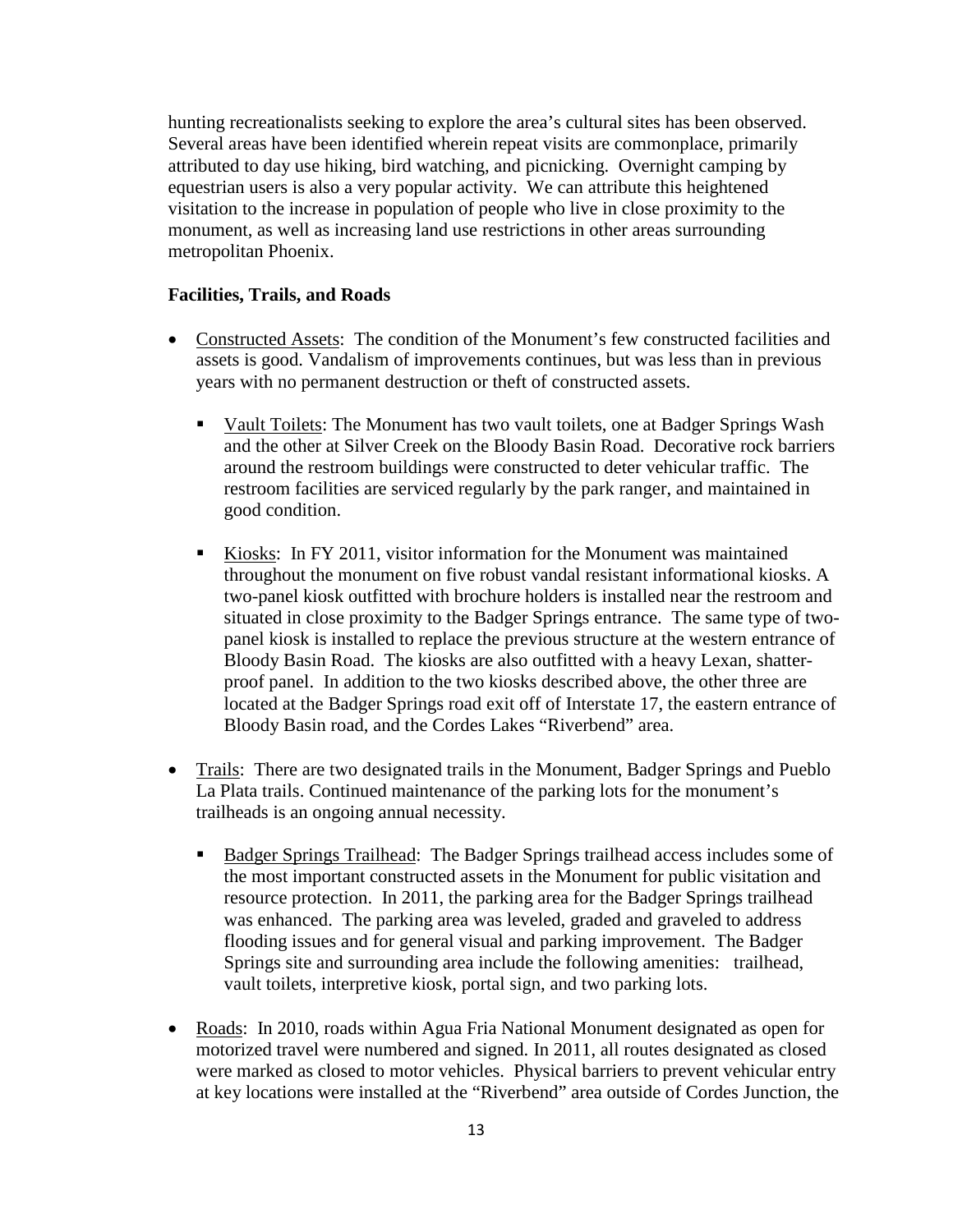north end of Badger Springs Wash, and the old "borrow pit" road south of Cordes Junction. A wide ranging effort to mark and/or barrier routes designated as closed was initiated and prioritized based on proximity to cultural and /or biological resources exhibiting high risk potential for impact.

The Riverbend barriers changed the recreation dynamics of the area by removing vehicle use in the river and making the area welcome to visitors looking to enjoy a day by the river camping and picnicking with their family by the river enjoying nature in a quiet and peaceful environment.



All roads in the Monument are dirt roads; most of which are very rough and only suitable for vehicles with high clearance and, in many cases, preferably outfitted with four-wheel drive. During periods of the year with storms and precipitation, many roads are not passable due to mud or flooding. Unless such road conditions contribute to resource impacts, these rough roads actually deter vehicular traffic to delicate natural resources and thereby contribute to the backcountry experience that characterizes BLM's NLCS units. Generally, road maintenance is conducted to address only significant safety and resource protection concerns.

- Badger Springs Road: This road is the primary access to a popular recreation trail that runs through Badger Springs Wash; the road and parking area have been stabilized with gravel to prevent flooding damage.
- Bloody Basin Road: This road is the most heavily used road in the monument. During dry periods, the first five miles of this road are passable in a passenger car, but a four-wheel drive vehicle with high clearance is recommended for the rest of its entirety. Maintenance work on the road is conducted according to an approved schedule. Yavapai County maintains approximately five miles of Bloody Basin Road, and the BLM maintains an additional four miles annually.

#### b. **Construction**: None

- c. **Maintenance**: Annual maintenance is limited. Road maintenance consists of grading six miles of road, which is adequate, and emergency repairs to the monument's few constructed assets. Efforts to stabilize visitor areas and roads to prevent resource impacts are ongoing.
	- Backlog of Deferred Maintenance: No change since 2006. Condition assessments were done on facilities in the monument, and are in progress for all roads.
- d. **Signage**: A sign plan was completed for the Monument. The Park Ranger installed signs in compliance with the sign plan in 2011. The BLM Sign Shop produced 18 x 24 inch "*Entering and Leaving the Agua Fria National Monument*" signs out of aluminum material with the Landscape logo. These signs were placed at monument boundaries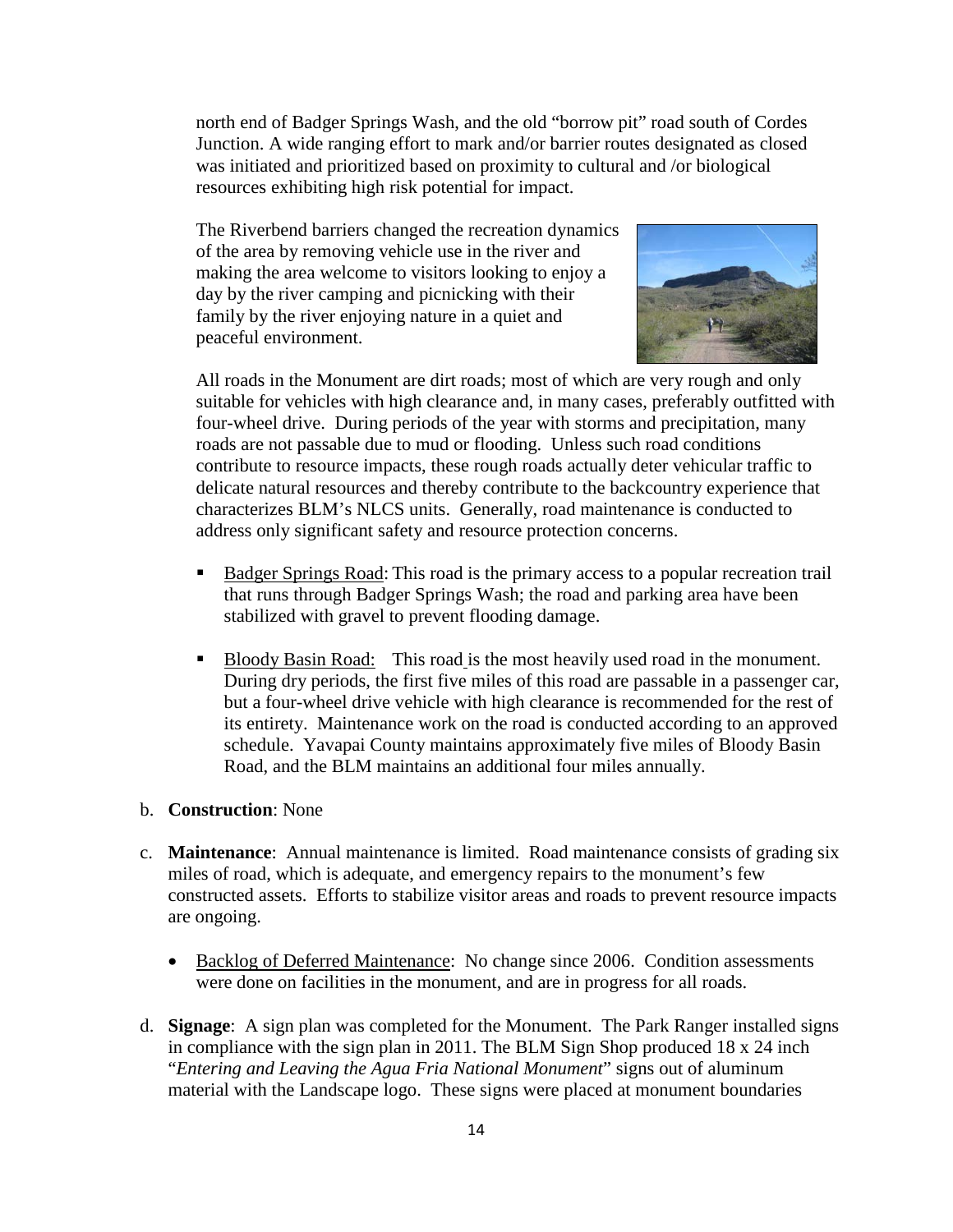without portal signs. All roads were marked with road number fiberglass post signs and all roads closed by the Travel Management Plan were marked as *"Closed to Motor Vehicles"* with fiberglass post signs.

Bloody Basin Road entrance: The Monument has one BLM NLCS landscape-style portal sign situated near the main entrance of Bloody Basin Road. In previous years, the portal sign had deteriorated from weather related wear-and-tear, as well as through vandalism; additionally, the associated BLM logo signs were stolen. To mitigate for this, new portal signs were installed in 2010 near the west and east entrances of Bloody Basin Road.

The Arizona Department of Transportation installed north and southbound signage on Interstate 17, alerting traffic to the Agua Fria National Monument.

Badger Springs entrance: The only other portal sign on the monument is situated near the Badger Springs entrance, which was replaced in 2010 owing to weather related wear-andtear.

Target Shooting Signs: As identified in the Agua Fria National Monument Record of Decision and Approved Resource Management Plan, efforts to eliminate target shooting within the AFNM were implemented in FY2010. Ten "No Target Shooting" signs were installed at key access locations.

Additional Needs and Signs: Portal signs are needed for the monument entrances near the community of Cordes Junction, as well as for Dugas Road entrance, situated north within the adjacent Prescott National Forest.

• **Interstate Signs Lead Visitors to Agua Fria National Monument:** Thanks in large part to Resource Advisory Council (RAC) member and Coconino County Supervisor Carl Taylor, Arizona's treasured landscape off of Interstate-17 is now more visible with the placement of highway signs. The idea for highway signs came about in BLM's 2010 summit for Arizona's National Landscape Conservation System units, with the Agua Fria National Monument aggressively pursuing the concept. Working with the Arizona Department of Transportation and Taylor, the BLM acquired the signs at no cost, saving \$75,000.

The monument now has a northbound and southbound sign for the main entrance of Bloody Basin Road and two secondary (off-ramp directional signs). The BLM expects this exposure to lead to:

- Increasing awareness of the monument
- Recognition of the importance of protecting its natural resources

Last year, the BLM installed a new information kiosk at the Bloody Basin Road entrance in anticipation of providing better information about the monument to visitors, particularly highway travelers.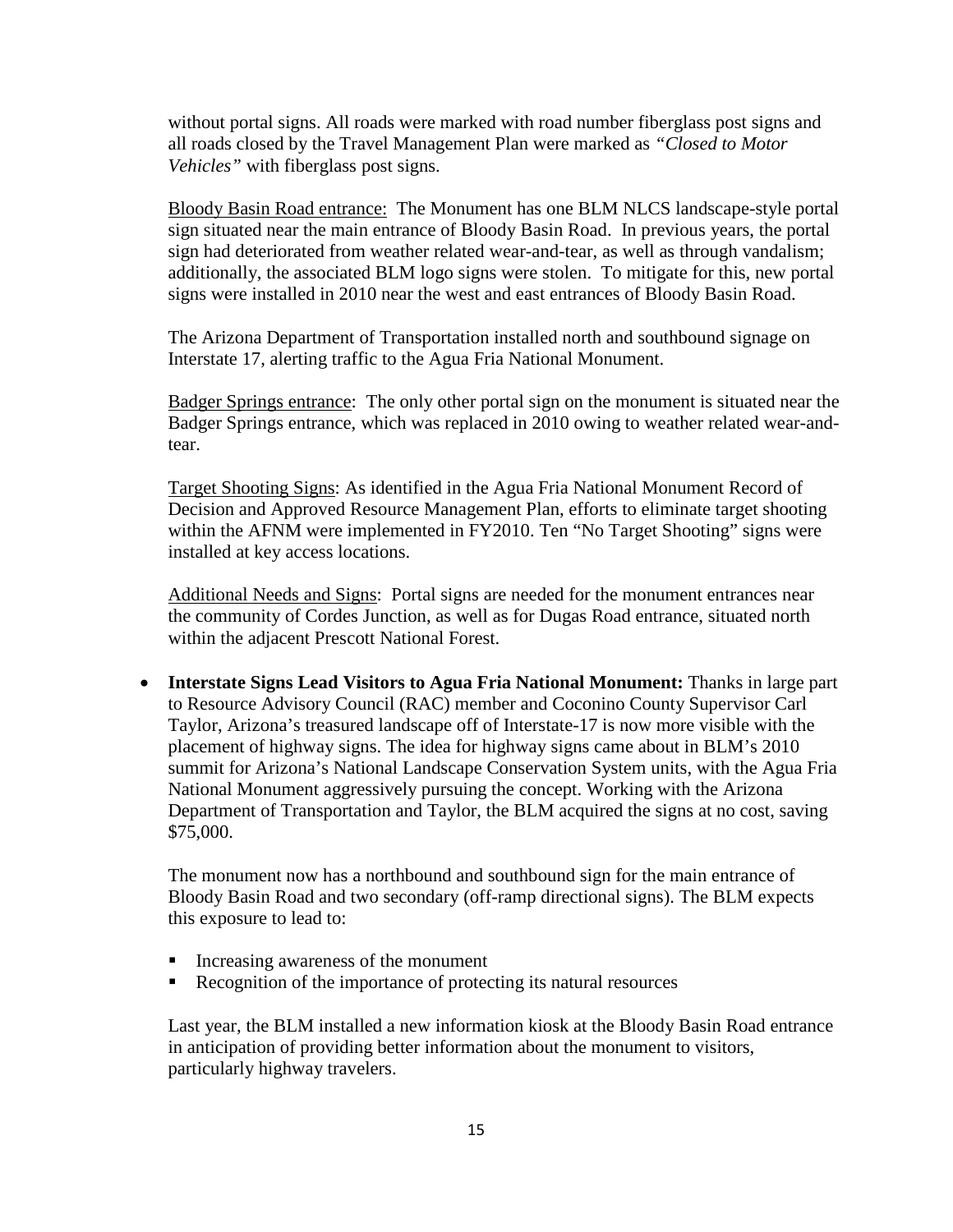# 3. **Outreach, Environmental Education, Interpretation, and Volunteers Efforts**

- **Overview:** The AFNM park ranger has continued to spearhead efforts pertaining to the development and distribution of interpretive handouts, as well as maintaining and updating visitor information on the five monument kiosks. Face-to-face interaction relating to monument policy and providing informal interpretive information to visitors, the park ranger again is responsible for those efforts. Interpretive themes for the monument focus on the archaeological history of the Perry Mesa Tradition, historical mining and ranching of the area, biological resources, as well as etiquette when visiting cultural and biologically rich sites.
	- a. **Outreach:** With the support of the Friends of Agua Fria National Monument, staff provided stewardship project opportunities, and on-site and off-site interpretation and environmental education presentations. The focus of these presentations was cultural resource stewardship, environmental stewardship, ecological restoration, wildlife resources, tread lightly and leave no trace. Attendees included students, local individuals, archaeology enthusiasts, conservation groups, scouts, student agricultural clubs, and Site Stewards.
		- BLM and the AFNM Friends group provided tours for the public, Arizona Archaeological Society chapters, and the Arizona Hiking Club as part of Arizona Archaeology and Heritage Awareness Month.
		- In 2011, the Friends of the Agua Fria National Monument conducted fifteen guided hikes and tours for the public, highlighting the heritage resources of the Monument. The heritage sites were: Badgers Springs Petroglyphs, Pueblo la Plata, Teskey Homestead Site, Riverbend Rock Art Site and the 1891 Schoolhouse Site.
		- In partnership with the BLM, the Friends of the Agua Fria National Monument hosted the Perry Mesa Symposium in September 2011. The program brought together twenty professional, vocational and student archaeologists, who presented their findings of recent studies of the prehistoric cultures on Perry Mesa located within the Agua Fria National Monument. Presentations were given on a wide range of topics, including prehistoric agricultural practices, pottery analysis, trading trails, settlement organization, previous archaeological surveys and analysis of stone tools and projectile points. The Yavapai Prescott Indian Tribe also spoke on their past history on the monument. Attendance exceeded expectations since it numbered at approximately 130 participants.
	- b. **Visitor Centers:** With the support of the Friends of Agua Fria National Monument, BLM is a partner in the development of the Black Canyon Heritage Park on the banks of the Agua Fria River in Black Canyon City. The park's visitor's center will highlight area attractions including the monument. Partners include Black Canyon City Community Association, Historical Society, Fire Department, Arizona Game and Fish, and National Park Service. BLM is also working to partner in the development of the Cordes Museum in the monument gateway community of Cordes Junction.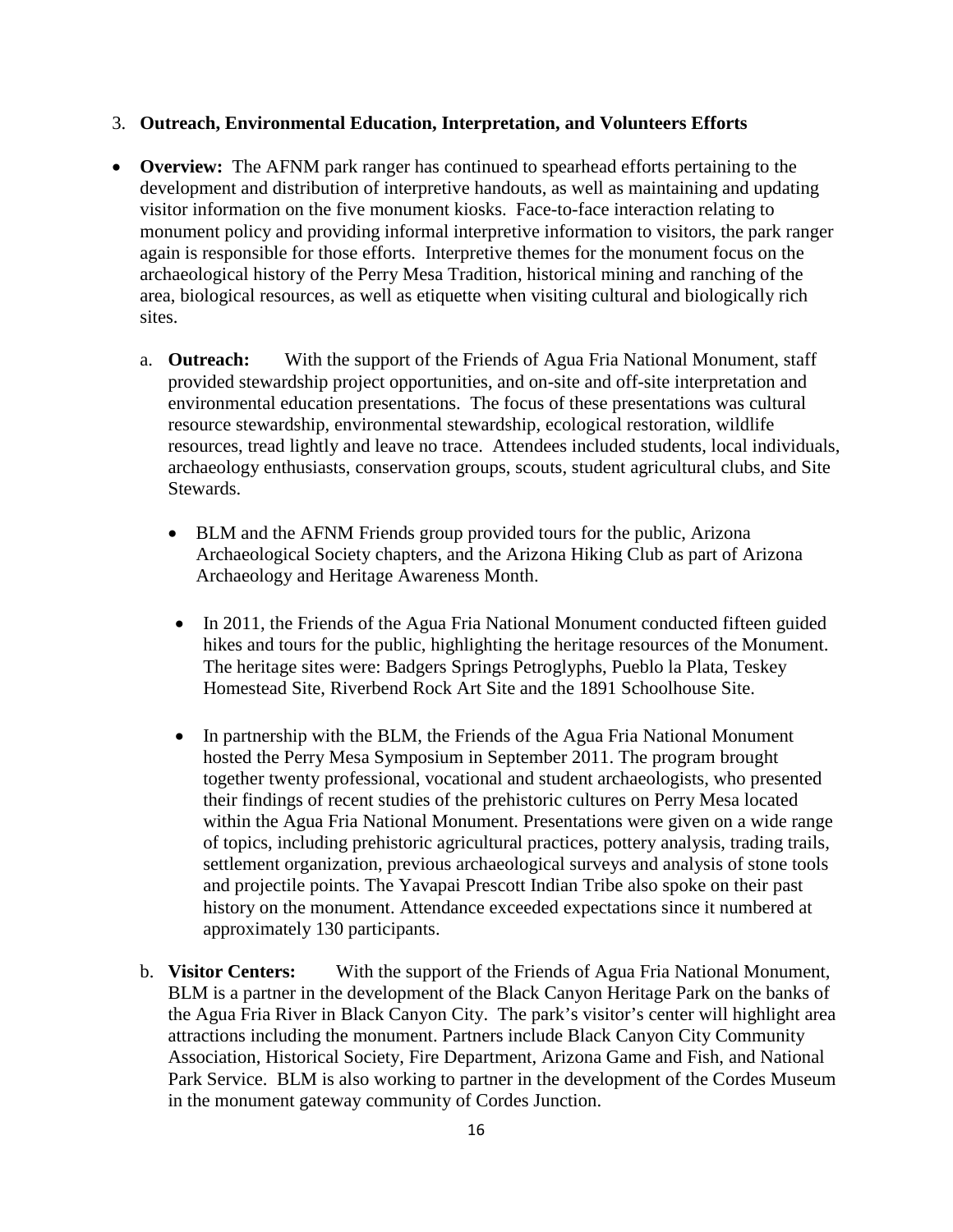#### c. **Environmental Education:**

- In the summer of 2011, staff from the National Training Center, Washington Office and Agua Fria National Monument conducted a field training exercise at the Monument. The exercise was the culmination of a one-week orientation for the BLM's Student Career Employment Program (SCEP) students. The day-long exercise gave students the opportunity to address multiple-use management issues and an introduction to the resource planning process. Each student participated as a member of an interdisciplinary team and were given a mock scenario using the monument's real-world resources and issues. The latter part of the day was spent at the Horseshoe Ranch where student teams developed management alternatives and presented their preferred alternative at a mock public meeting. The field course is one of several national training exercises that have been conducted on the monument, supporting the effort to expand the Monument's research and education opportunities.
- Agua Fria National Monument staff and members of Audubon Society partnered with local inter-city high schools to develop and promote the River Pathways Project. The River Pathways curriculum, a collaborative effort between Audubon Arizona, the Bureau of Land Management, and the Phoenix Union High School District is intended to get urban students outdoors, introduce them to Arizona's native habitats, and build their interest in careers managing public lands. This is done through five classroom modules focused on riparian ecology and resource management, a field trip to the Nina Mason Pulliam Rio Salado Audubon Center. Students are trained in monitoring techniques used by scientists in the field, and a second field trip to the Agua Fria National Monument where select students got a chance to use what they learned while conducting field studies with biologists from the Bureau of Land Management. Students participating in this second field trip had the opportunity to apply for summer internships where they will work with Audubon Arizona and Bureau of Land Management staff during the annual Yellow-Billed Cuckoo surveys along the Agua Fria River.
- Fire Ecology Night at the Nina Mason Pulliam Rio Salado Audubon Center Phoenix District Fire Management Officer Mike Behrens and Agua Fria National Monument Wildlife Biologist Paul Sitzmann presented "Fire Ecology of the Southwest" to students of Academy at South Mountain High School at the Rio Salado Audubon Center. Around 40 students who participate in the Teen Leaders in Conservation learned about the basic ecosystems of Arizona and how fire affects these systems. Also included in the presentation were discussions about invasive weeds, altered fire regimes and careers in land management agencies.
- Fire Ecology Hike and Trash Pickup As part of the "Hands on the Land" initiative, Academy at South Mountain High School students who attended the Fire Ecology Night presentation at the Rio Salado Audubon Center were provided the opportunity to participate in a follow up fire ecology hike and cleanup project on the Agua Fria National Monument. Eleven students were lead on a short but strenuous hike by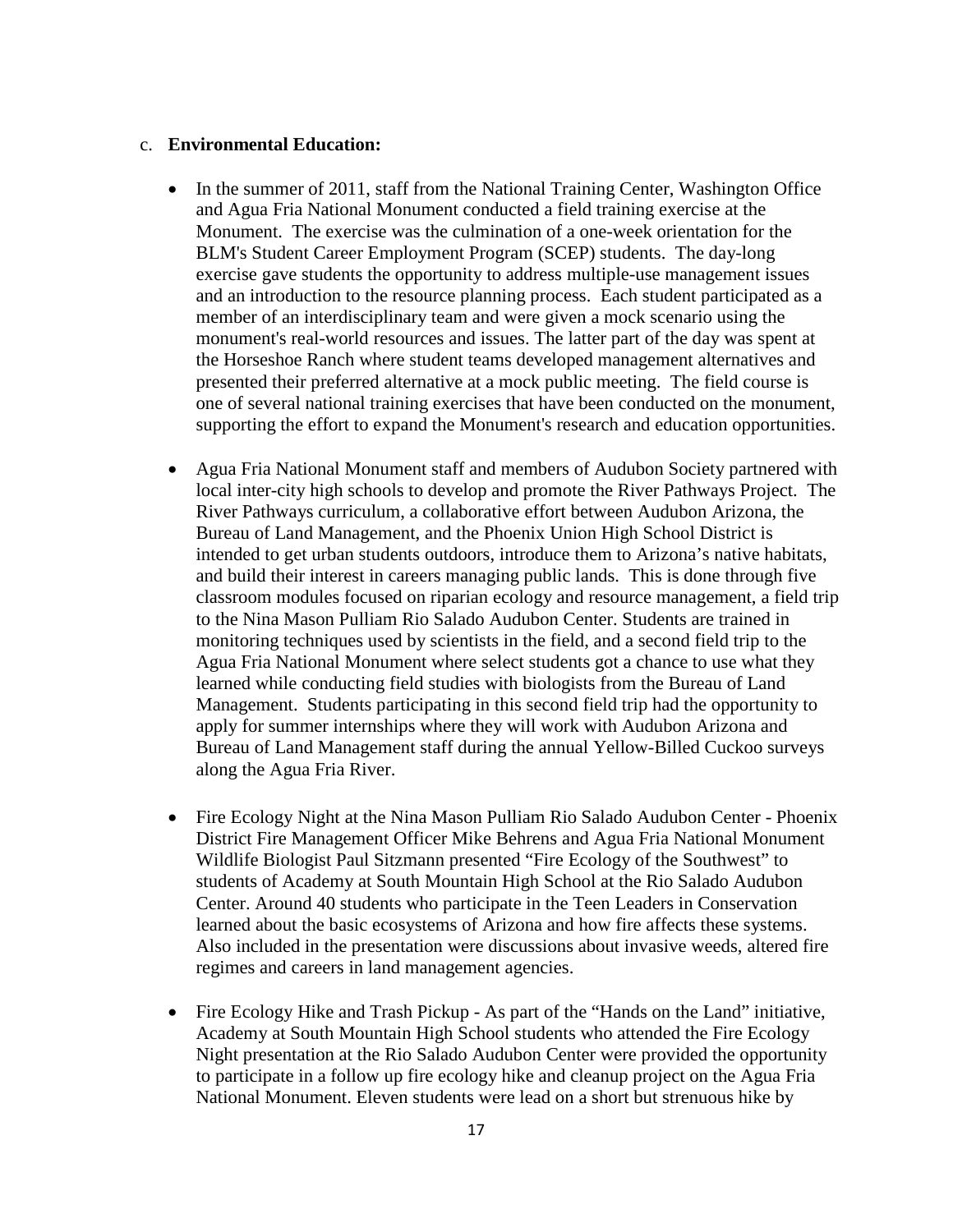Wildlife Biologist Paul Sitzmann to an area recently subjected to a prescribed burn. Comparisons between burned and nearby unburned areas were made. Discussions also included woody vegetation encroachment, invasive weeds, grazing, and other uses of public lands. Following the hike, students combed the desert near I-17 and Bloody Basin Road to pick up trash. Roughly 300lbs of trash was collected.

- BLM and Sonoran Audubon lead public tours into the monument's Audubon "Important Bird Area" for a fascinating look into the Agua Fria River riparian habitat that makes the Monument special.
- d. **Interpretation:** Work continues on development of interpretive signs and updating pamphlet information for the monument. General interpretive informational brochures about the monument are made available for the public at the Phoenix District Office.
	- AFNM's Pueblo la Plata site, which showcases a major settlement of stone masonry pueblos, is outfitted with a visitor register wherein interpretive pamphlets specific to the site are made available for visitors. An interpretive plan for the Pueblo la Plata site was completed through an intra-governmental order with a U.S. Forest Service enterprise team called "Recreation Solutions".
	- Interpretative pamphlets are available at the Badger Springs trailhead with information about the archaeological and historical features within the monument as a whole.
	- The Teskey Homesite is an interpretive site developed in partnership with the Friends of Agua Fria, outfitted with an interpretive panel displaying information about historic ranching families and their way of life.
	- The Friends of the Agua Fria National Monument, in partnership with the monument archaeologist conducted extensive research relating to the historic 1891 Schoolhouse site. This research was used to design and develop interpretive literature and an interpretative sign for the site. The interpretative sign and literature will in place in FY12 for the Arizona Centennial. The 1891 Schoolhouse site is an official Arizona Statehood Centennial Legacy Project and will be dedicated on February 14<sup>th</sup>, 2012.
- e. **Volunteers** (see section 5. Partnerships, Volunteer Accomplishments)
- f. **Other Outreach Efforts:** The Agua Fria National Monument (AFNM) successfully obtained youth initiative funding from the National Landscape Conservation System as part of the "Hands on the Land" program. The program is intended to give students an opportunity to learn in America's largest field classroom, federally owned public lands. It has been shown that using the outside world not only increases student achievement but also helps students develop lifelong learning skills and a greater sense of respect and responsibility to public lands.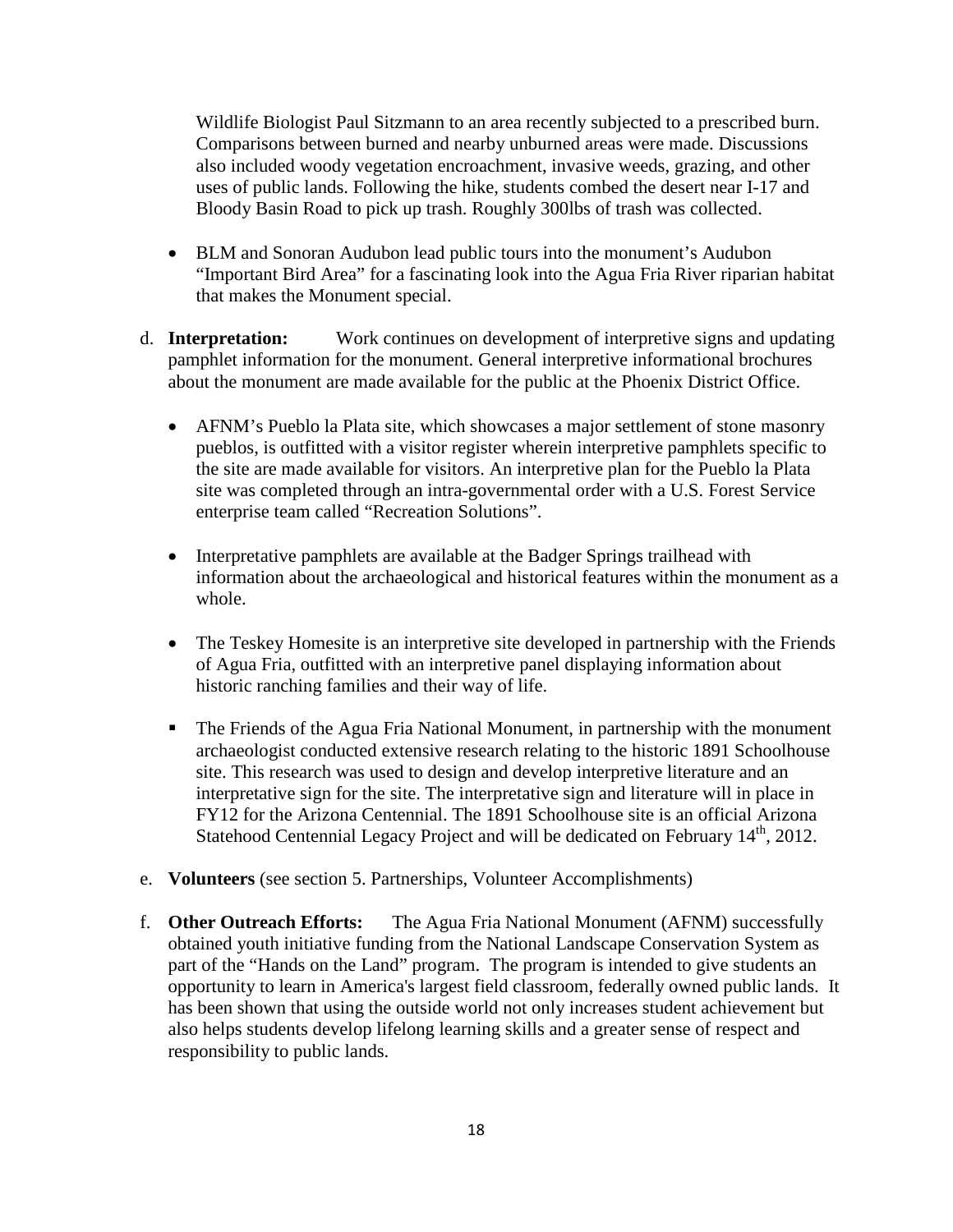• In 2010, the Agua Fria National Monument received Youth Incentive funding to develop a partnership with the American Indian Science and Engineering Society (AISES) and conduct a 10-week Summer Intern Program for postsecondary students during the summers of  $2010 - 2015$ . The purpose of the program is to provide students with hands-on work experience and opportunities to gain relevant skills and knowledge, to prepare for their transition to the workplace, to explore career options, and to develop professional networks. Benefits for BLM include fostering human resource diversity and opportunities to introduce participating students to public lands and recruit them into their workforce. Through an assistance agreement, BLM provided funding for two AISES intern during the summer of 2011. Recruitment targeted American Indian college students with current AISES membership. Project work assigned included constructing a barrier along a portion of the Agua Fria River to prevent illegal vehicle access in the riverbed. The students were fundamental to the construction of the river barrier projects and certainly an asset to the accomplishment. The students worked 40 hours a week in the Phoenix District Office and successfully completed the 10 week internship. Weekly updates and performance reviews were submitted to AISES program officers. At the end of the 10 week session, a representative of AISES, an AFNM staff members, and the student interns attended a close out session wherein internship results were evaluated. Additionally, the close out session served as an opportunity to discuss ways to improve the program for future internships.

### **4. Science**

**Overview:** The BLM defines "science" broadly, including basic and applied research in natural and social science, as well as inventory and monitoring. The AFNM encompasses a wide variety of objects that pique scientific interest; these include both cultural and biological objects. Science is critical to understanding and managing these resources. Within the AFNM, at least 450 cultural sites are known. Archeological features include, but are not limited to: dwellings, racetracks, agricultural terraces, lithic and ceramic scatters, and a seemingly unending abundance of petroglyphs. The AFNM also contains diverse ecosystems which are scientifically important. These ecosystems include semi-arid grasslands which are cut by ribbons of riparian forests. Upland sites are home to species of high priority for conservation, such as pronghorn antelope and upland bird species. Riparian areas within the AFNM serves as perennial sources of water which support the endangered Gila chub and Gila topminnow, the yellow billed cuckoo (a candidate species for listing under the ESA), and a plethora of other riparian obligate species. There is great potential to expand the knowledge of scientific interests and the possible research opportunities within the monument are innumerable.

Also to be considered is the relationship of natural resources in the Agua Fria National Monument and the role they played in the lives of prehistoric people.

The AFNM exists for the purposes of protecting and understanding the unique objects and characteristics that comprise it. Several specific science needs, opportunities, and questions have been identified by BLM staff and AFNM stakeholders, partners, as well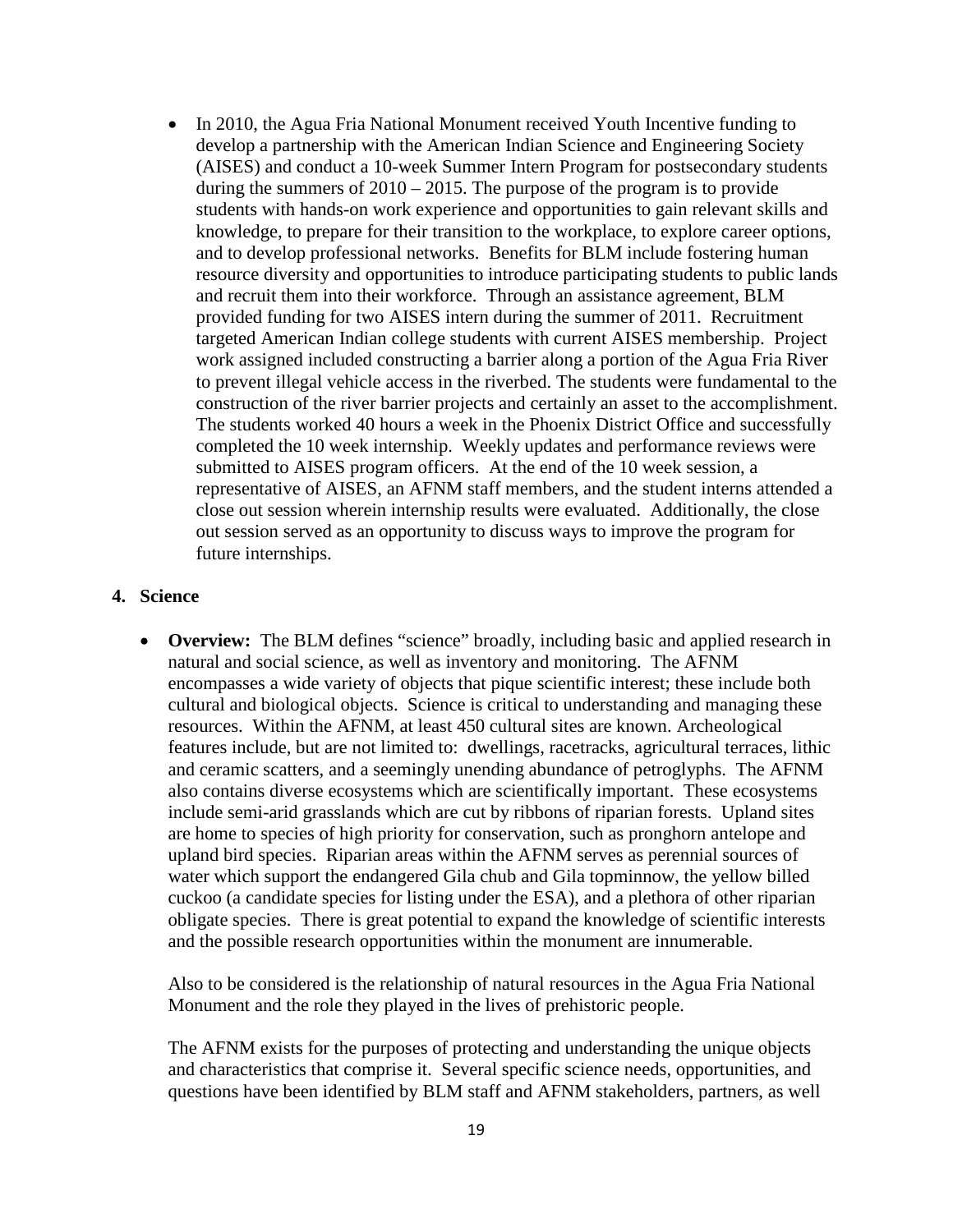as current/past scientific researchers. In response to these needs, a draft science plan was developed in conjunction with monument staff, other BLM staff, and monument stakeholders throughout the scientific community. The plan sets forth goals, requirements, and processes for continued scientific inquiry and research within the AFNM. Finalization of this plan is anticipated to occur in FY 2013. Specific goals related to science for the monument include:

- Establishing the AFNM as a world-class scientific research station, promoting science that both informs management decisions and explores general scientific inquiry.
- **Implementing a standard permitting process for research that encourages excellent** research design, execution, and communication of scientific findings both internally and externally.
- **Promoting innovative approaches to collaboration with partners and stakeholders.**
- Establishing greater capacity to solicit investment in scientific research and communication.
- **Agua Fria Grasslands Pronghorn Capture:** In a continued effort to be at the forefront of science and research, the Agua Fria National Monument is working with Arizona Game and Fish Department as well as Prescott and Tonto National Forests to capture pronghorn antelope (*Antilocapra americana*) as part of a larger habitat study. Pronghorn were captured via aerial net gunning with a helicopter. Capture activities lasted for three days.

During each capture, DNA samples were gathered, health assessments conducted, and radio collars attached. Twenty five pronghorn were captured, collared, and released. All these efforts will help land and game managers determine the health of the animals, their habitat preferences and migration corridors of the pronghorn that inhabit the Agua Fria Grasslands. Land managers will be able to determine migration corridors necessary for the continued persistence of pronghorn.

Efforts to improve pronghorn movements and habitat through prescribed burning and juniper thinning, currently conducted by the BLM and Forest Service, can be focused in areas that will be the most beneficial to pronghorn. Additionally, potential wildlife bridges may be identified across Interstate 17 which currently fragments two populations of pronghorn. Since the completion of Interstate 17 in the late 1960's, not a single pronghorn has been known to cross the interstate.

• **Phoenix Youth Get Physical as they Gather Data for BLM:** On two consecutive Saturdays Management and Audubon staff took students and a teacher from Arizona's South Pointe High School out to the Agua Fria River to monitor the riparian area. These workdays component the River Pathways Program, a cooperative project among the BLM, Audubon Arizona, and local high schools to bring riparian ecology and management to the schools and get youth in the great outdoors. In partnership with Audubon and teachers from the Phoenix Union School District, we have completed a one-week riparian ecology and management curriculum module that can be inserted into a variety of courses. The curriculum culminates in high school students coming out into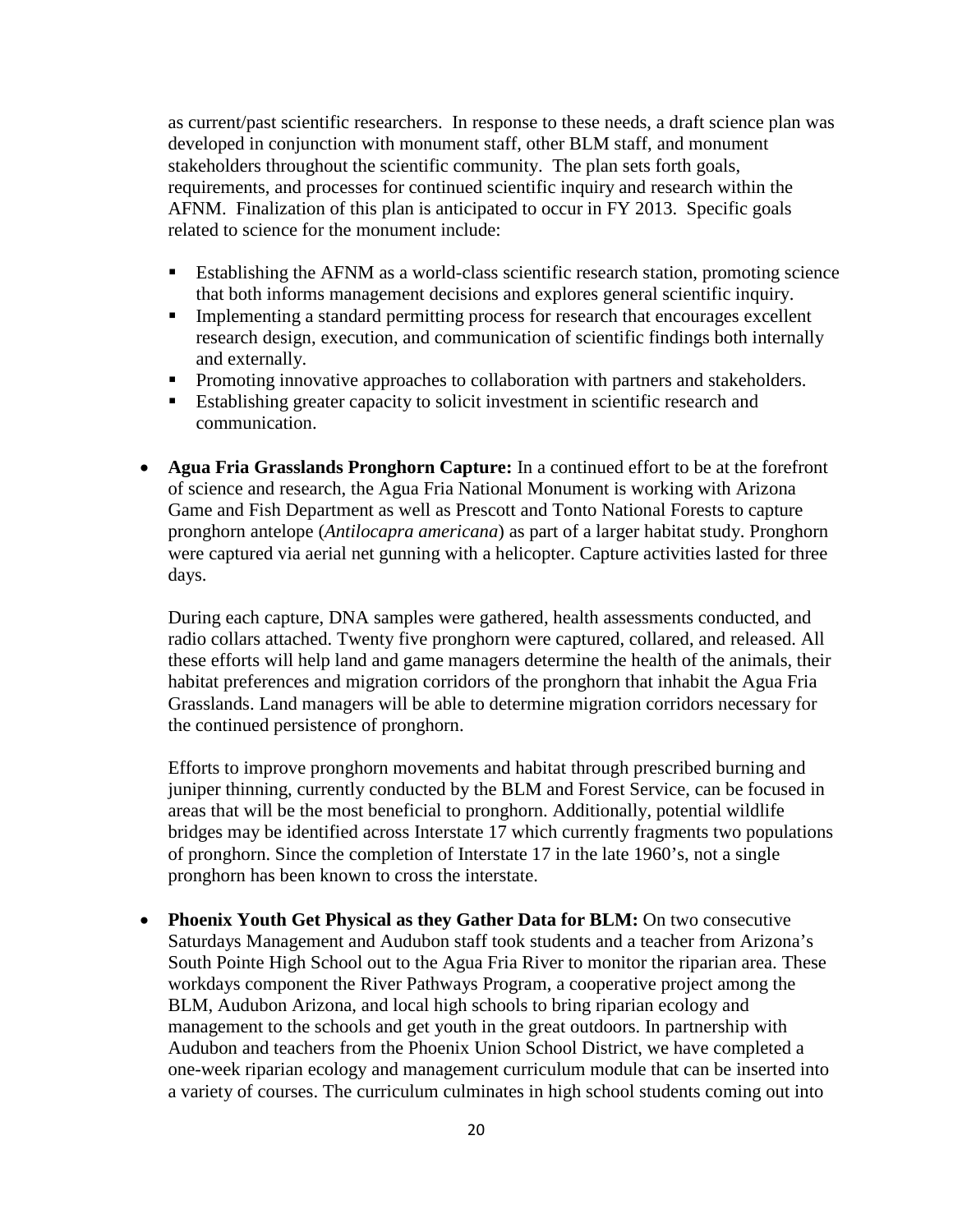the field to collect data with Audubon and BLM staff. The monitoring effort gives the BLM critical information to help determine if land health standards are being met and provides baseline data to track trends over time. BLM plans to expand the curriculum and field trips to include fisheries and avian survey protocols.

#### • **Legacies on the Landscape Retreat:**

Researchers from Arizona State University (ASU) and the Desert Botanical Gardens met with BLM staff to discuss current and future research projects on the Agua Fria National Monument. Projects discussed focus on the enduring ecological legacies of prehistoric building and farming on the Agua Fria National Monument and on the nature and extent of prehistoric agricultural production. Features evident today include dwellings, terraces,

racetracks, roasting pits, isolated structures, petroglyphs, and bedrock metates. Additional studies explore the exchange of ceramics throughout central Arizona, compare and contrast cultivars of agave in the southwest, track invasive weeds, and assess the feasibility of a novel approach to determine pronghorn antelope diets using DNA analysis.



# • **Citizen Science Protocol Implementation within the Agua Fria National Monument:**

The Agua Fria National Monument has partnered with the University of Arizona, the Friends of the Agua Fria National Monument, the Upper Agua Fria Watershed, and

Arcosanti to implement a citizen science protocol in riparian areas. Data gathered will expand upon the multiple indicator protocol while educating public about riparian areas. The protocol introduces the public to important ecological features such as water flow rate, canopy cover and structure, stream channel integrity and tree age class structure. Most importantly, the protocol provides the public an opportunity to get out and enjoy the Agua Fria National Monument.



#### **5. Partnerships**

• **Overview:** The Agua Fria National Monument successfully utilizes volunteers and partnerships to support the monument's mission: protecting natural and heritage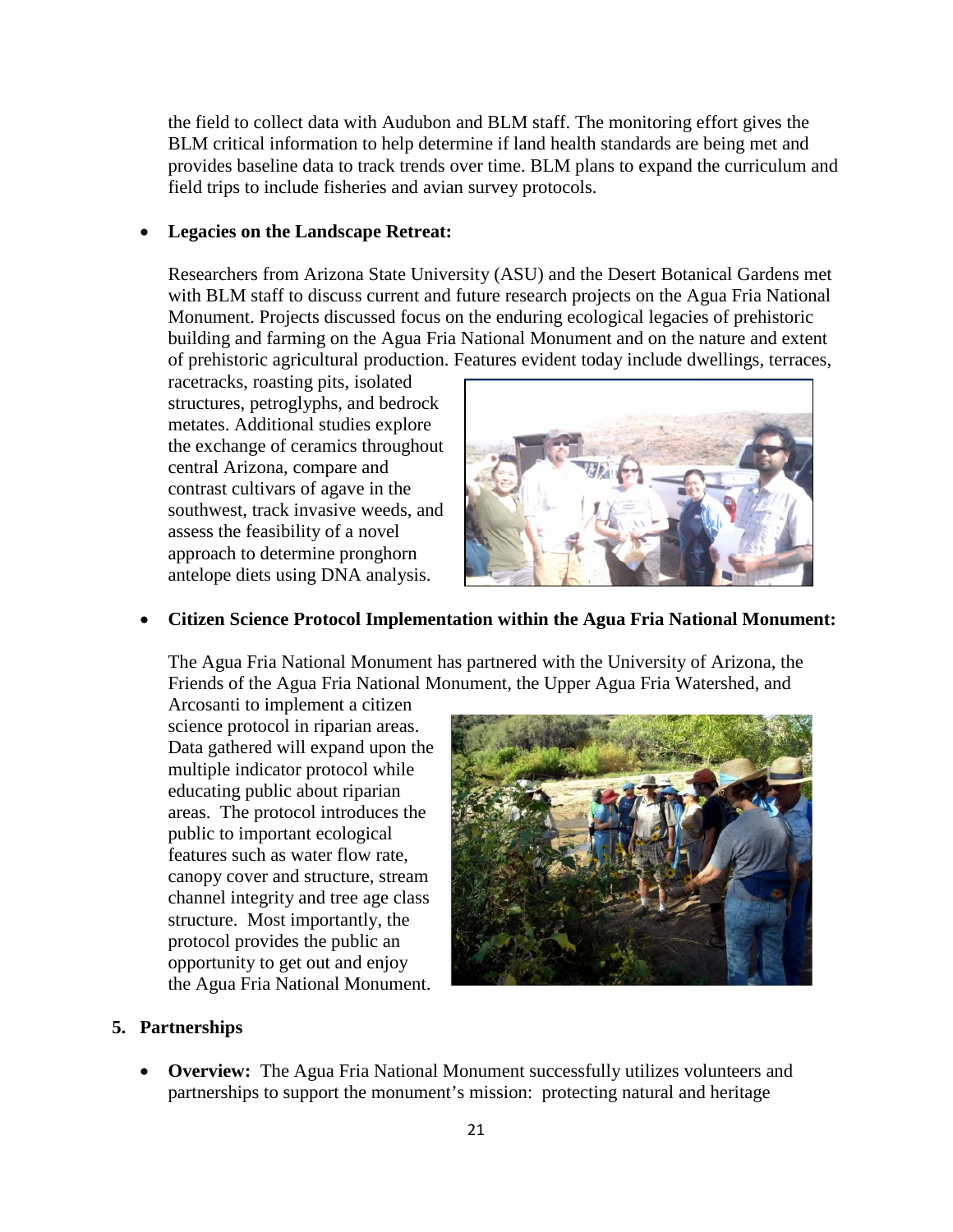resources, engaging local communities, and providing youth opportunities. Partner and volunteer activities provide assistance in community outreach, visitor information, cultural site monitoring and protection, historical research, data collection, and outdoor education. The AFNM and its partners are working together around a shared vision to increase mutual interests, as well as to successfully reach mutual goals.

• **Volunteer Accomplishments:** The monument has benefited from the efforts of volunteers who assist the park ranger with maintenance, public contact and monitoring. As the monument is staffed with only one park ranger, volunteer contributions have a significant impact to stewardship over the public lands. The volunteers are an invaluable resource, providing assistance to the park ranger and improving the understanding of the monument's purpose and its special resource values.

Pronghorn Partnership*:* In FY 2011, between 30 and 60 volunteers participated in fence projects that improved wildlife habitat within the monument, particularly for pronghorn antelope. Approximately 400 volunteer hours were utilized for this effort, valued at \$8,430.00. Volunteers included individuals from the Arizona Antelope Foundation, Arizona State University, Arizona Game and Fish Department, Boy Scouts, Friends of the Agua Fria National Monument, local ranchers, and BLM staff. Supplies were donated by the BLM and AZGFD. The team focused on the central part of the monument, which comprises of native grasslands and are home to a variety of wildlife species. The area serves as a key fawning grounds and Copper Tank is an important source of water in the area.



The Friends of the Agua Fria National Monument Partnership: The Friends contributed 1550.5 volunteer hours in 2011. The total monetary value of these hours is \$34,111.00. The Friends play an important role in assisting the Bureau of Land Management with critical support for Monument activities. The friends organize outings and perform service projects on the monument, such as:

- **Monitoring trails and cultural resources**
- Removing non-native plant species
- **Performing trash pickups**
- Recording rock art
- Assisting in Heritage Resource surveys
- **Mapping and documenting of Heritage Resources**
- Annual Wet/Dry mapping of perennial pools along the Agua Fria River

Arizona Site Stewards Program: Throughout 2011, members of the AZ Site Stewards program, monitored ten heritage resource sites within the monument. This volunteer time accounted for approximately 400 hours, equaling monetary value of \$8,800.00 dollars.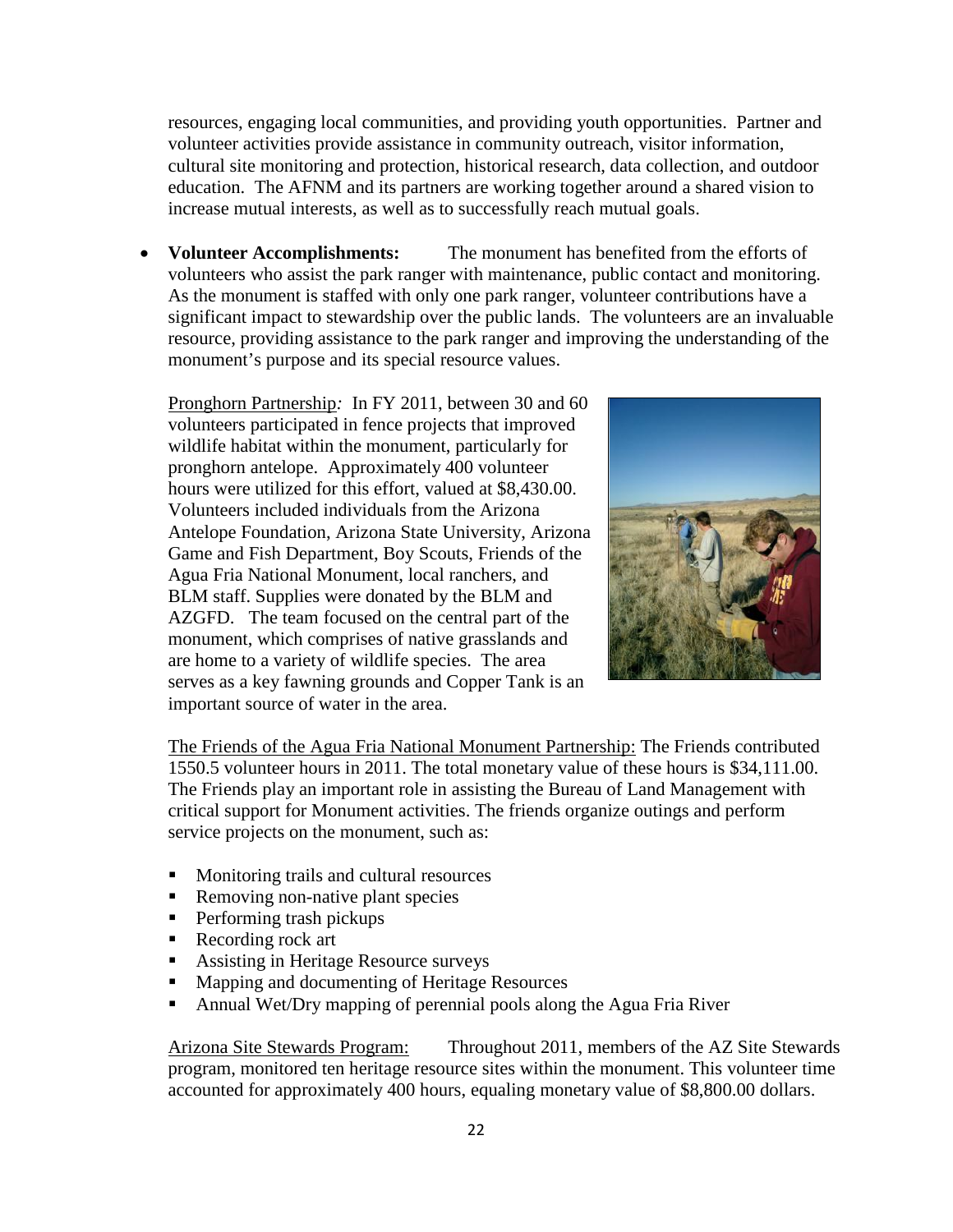Because of limited BLM resources, the monitoring of sites by the Site Stewards is a critical element of the protection strategy within the monument. They act as the eyes and ears for the monument archaeologist and through their presence on the monument and at heritage sites, they serve as a deterrent to vandalism and looting, which is immeasurable.

Integrated Weed Management: Efforts to partner with the Friends of the Agua Fria National Monument and other organizations to control invasive plant species continued in 2011. A superb example of on the ground results was carried out during the annual Wet/Dry mapping. Volunteers hiked the entire Agua Fria River within the AFNM as well as portions outside the Monument. While mapping water, volunteers also located, recorded, and removed Dalmatian toadflax. Many of these areas are rarely visited by BLM staff.

Tamarisk populations continue to persist within the Agua Fria River and tributaries within the Monument. Other invasive weed species such as Malta Star Thistle, Black Mustard, Sahara Mustard, and non-native annual grass species have been documented on the Monument as well. Additional weed inventories are planned for 2012 followed by treatments to remove and eradicate invasive plant populations.

Central Arizona Grassland Management Strategy: Monument staff worked collaboratively with the Prescott and Tonto National Forests, and the Arizona Department of Game and Fish to develop an integrated management strategy for conservation and restoration of grassland ecosystems and associated pronghorn habitat in central Arizona. This coordinated approach will help facilitate the implementation of landscape level habitat projects, akin to the Healthy Landscapes initiative, by maximizing the use of available resources.

Collaborative efforts with Local Government and other State/Federal Agencies:The monument manager and staff worked closely with cooperating agencies that administer nearby lands or have special expertise in resource management. These local governmental entities include the Arizona Game and Fish Department, Yavapai County, Tonto National Forest, Prescott National Forest, Natural Resources Conservation Service, Yavapai Prescott Tribe, and local communities including Black Canyon City, Cordes Junction, and Mayer, Arizona.

#### **6. Planning and Business Practices**

# • **Agua Fria National Monument Record of Decision and Approved Resource Management Plan, April 22, 2010**

The Agua Fria National Monument Resource Management Plan Implementation Strategy was developed in FY2010. Monument staff attended an RMP Implementation workshop wherein goals and objectives for both natural and heritage resource conditions were identified. Demands anticipated from the monument's various users were addressed. Monument priorities were established and budget considerations were identified as well.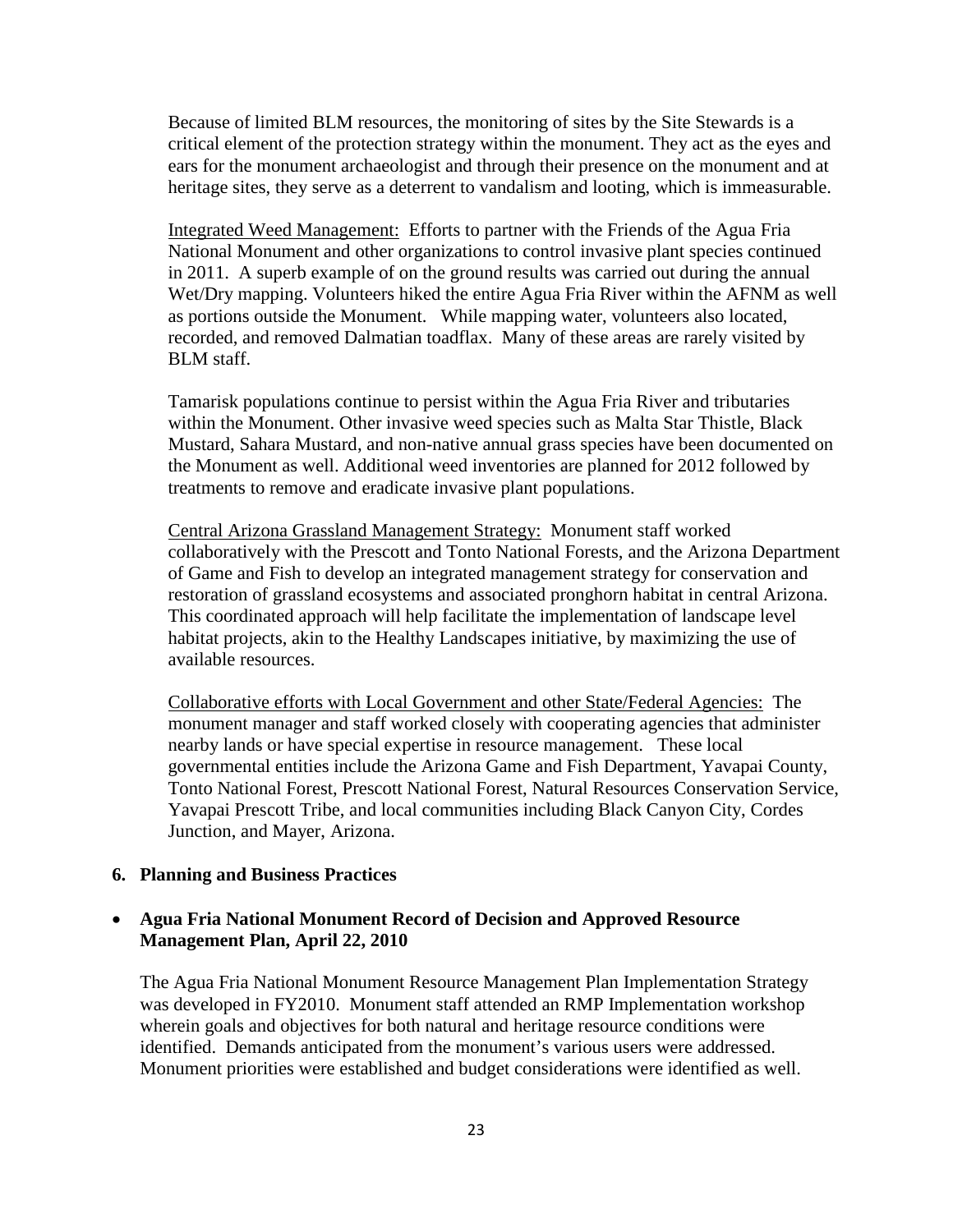#### **7. Manager's Corner**

• **Monument Manager Receives National Landscape Conservation System Leadership** 

**Award:** The Wilderness Society, representing over eighty non-profit organizations that support a strong and growing National Landscape Conservation System (NLCS), announced that Rem Hawes is the recipient of the fifth annual NLCS Leadership Award. Hawes is the manager of the BLM Agua Fria National Monument. The award honors a BLM employee who has shown outstanding innovation or accomplishment on behalf of our National Conservation Lands. Participants in the national coalition of nonprofit and other organizations make



nominations. The Friends of the Agua Fria National Monument nominated Hawes who was among a highly qualified and impressive group of nominees. According the Wilderness Society, it was clear Hawes rose above those other candidates.

- **Agua Fria National Monument Hires New Archaeologist:** Monument Manager Rem Hawes announces the hire of Bryan Lausten as the new Archaeologist for the BLM Agua Fria National Monument. Lausten assumes duties May 23, 2011. The archaeologist joined the BLM after a successful post at the Bureau of Reclamation in Glendale, Arizona where he handled cultural resource evaluation of proposed projects for the Salt River Project, Lake Pleasant Regional Park, and Non-Indian Irrigation Districts, conducted tribal consolations, managed contracts, and served as research permit coordinator. Lausten serves on the State Historic Preservation Office's Historic Archaeology Advisory Committee and has strong archaeological work experience in Arizona. He holds a master's degree in Archaeology and Heritage Resources. Since April 2010, Bryan has served in a part-time temporary duty assignment with the BLM Hassayampa Field Office coordinating cultural resource management related to the abandoned mine lands program; and since January 2011, Bryan has served part-time as the acting Agua Fria National Monument archaeologist." I look forward to Bryan's help to our staff in working successfully with a wide variety of individuals, companies and organizations, universities, tribes, and other agencies," said Hawes.
- **Agua Fria National Monument Hosts Diverse Girl Scout Troop:** Park Ranger Nancy Stallard recently led a troop of Girl Scouts on a hike to the Badger Springs ruin. The day was cool and windy as the Park Ranger and about 10 girls and 4 adults began the trip – a rough and rugged three-hour tour from Badger Springs. Along the way, the Park Ranger stopped at rock art images and the girls searched to find the ancient petroglyphs.

When they arrived at the ruin, Stallard presented a lecture to the troop on protocol at archeological sites and gave a short talk on archeology specific to the Agua Fria National Monument, the Badger Springs ruin and a sporting area known as the racetracks. This ruin was once home to those who lived during the prehistoric Perry Mesa Tradition occupation period. This site features 58 rooms.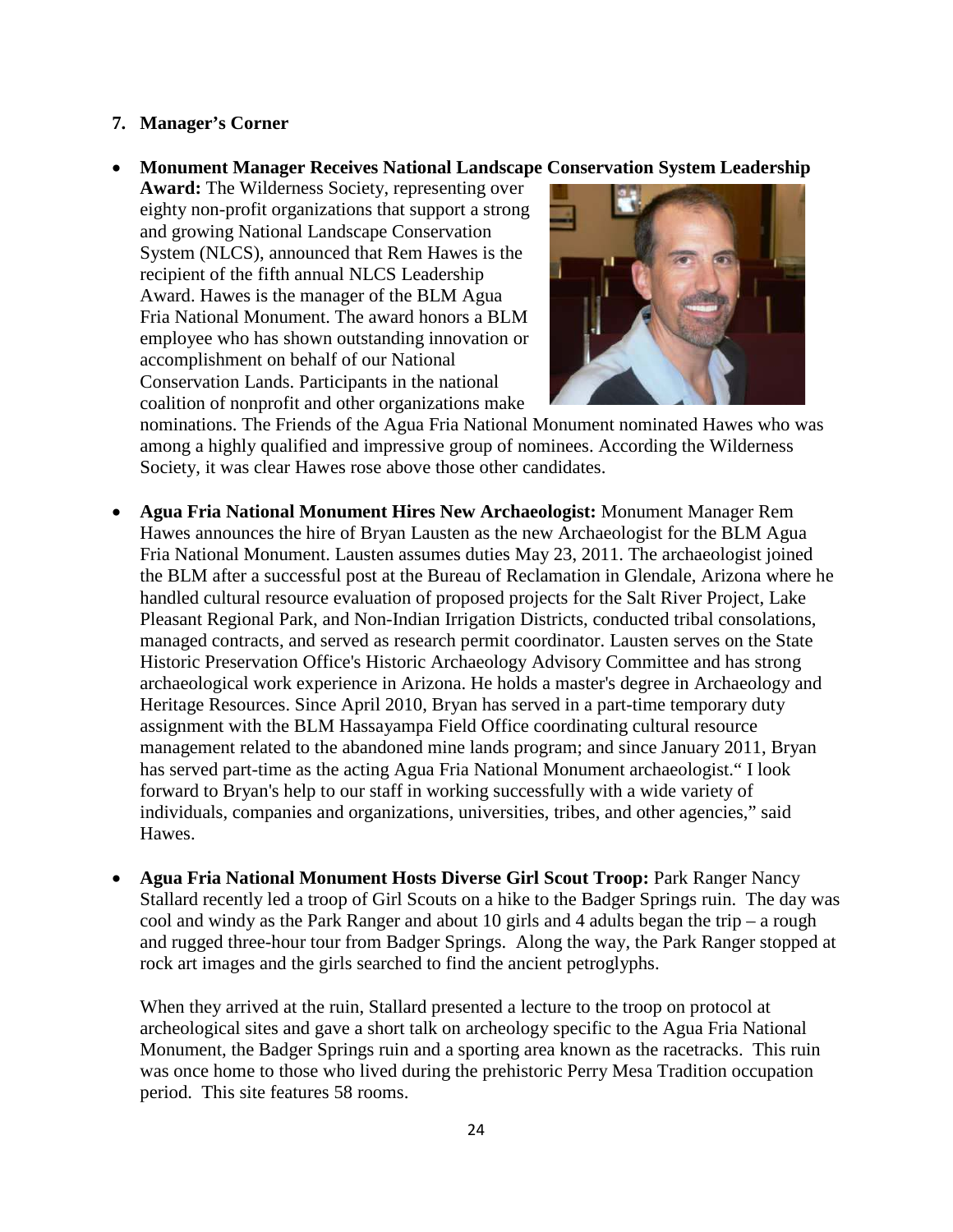This experience not only involved the study of ancient peoples, it provided an opportunity for today's multicultural and urban youth to learn about one another and their public lands. Stallard writes, "These young American girls are of Middle Eastern Decent, and their leader is of Chinese heritage. The leader shared with the group that she had lived in countries all over the world. Her mother had married a diplomat and she had to move every year to a new school



and learn a new language. Her parents had not allowed her to join the Girl Scouts because they had thought it was a religious organization. She was happy to find out as an adult that this wasn't so and allowed her daughters to be a part of the scouts." On the return trip, the girls took pictures of a new walk-through gate, seen to the right, which they found amazing. After the hike, the leaders said that the girls most enjoyed the hunt for petroglyphs. All agreed that the Badger Springs hike was appropriate for education, health, and skill level for the scouts, and that more will be planned in the future.

- **Work Day at Horseshoe Ranch:** In celebration of the Arizona Game and Fish Department acquiring private property the Horseshoe Ranch within the Agua Fria National Monument, the state agency hosted, a Saturday workday with the Friends of the Agua Fria, Monument staff, and the Antelope Foundation. Activities included a rock art recording workshop, an archeological site visit, and a fence modification project that improved pronghorn movement corridors. The Friends of the Agua Fria National Monument will assist in the facilitation of activities along with AZGFD and BLM staff**.**
- **American Indian Science & Engineering Society Places Two Interns at Phoenix BLM:**  The end of another college school year marked the beginning of a grand adventure for two interns of the American Indian Science & Engineering Society, Danner Peter and Joey Tapaha. Both hail from Kirkland, New Mexico. Joey and Danner spent their 10-week internship working on various projects at the Phoenix District Office.
	- Joey Tapaha is a sophomore at San Juan College majoring in Engineering, with a goal of being a structural engineer.
	- Danner Peter is a junior at the University of New Mexico seeking a degree in Biology and a minor in music, with his eye on medical school.

During their time here, Bryan Lausten, AFNM Archeologist proudly served as their mentor.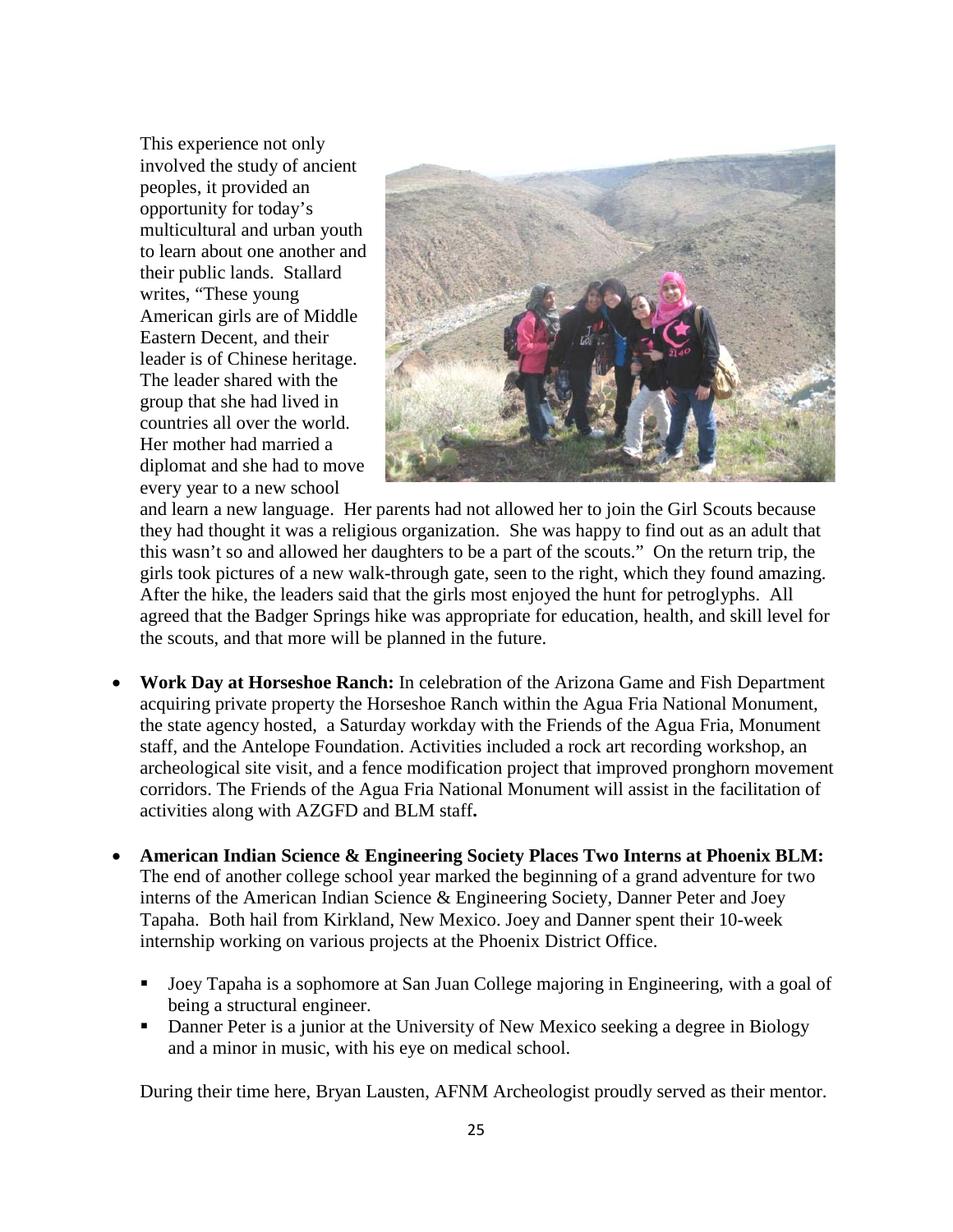- **Organized Group Hikes at Agua Fria National Monument:** The Friends of the Agua Fria National Monument conducted group hikes on the monument, with a different location and lesson featured monthly from October to next year's spring season. Some hikes are open to the public and others will be reserved for members. The hikes take visitors to cultural and/or biological sites. Nancy Stallard, AFNM Park Ranger, is at each hike to provide information to visitors. Wildlife Biologist Paul Sitzmann also assisted to provide information on birds found in this Important Bird Area, wildlife, and riparian systems.
- **BLM Agua Fria National Monument Presents Water Management Project at Arizona Hydrological Society 2011 Symposium:** Project Lead Mariano Lanza and Monument Manager Rem Hawes joined BLM contractor and Project Manager Chris Courtney who presented the Agua Fria National Monument Intra-Basin Water Management Project at the Arizona Hydrological Society Symposium in Flagstaff. By a show of hands, more than half of the audience knew about the monument but fewer than ten had been there or knew about the recent water project. Courtney did a great job presenting the Intra-Basin Water Management Project which measures stream flow in the Agua Fria River and key tributaries, and measures ground water levels and attributes. The cutting-edge science and link between ground water and stream flows were of particular interest to the audience. The Project will provide BLM with water management information and water quantity data to support the 2000 federal reserved water right identified in the Monument Proclamation.
- **Monument Staffing** The Monument included five onboard positions during 2011:

Monument Manager: Rem Hawes

Park Ranger: Nancy Stallard Wildlife Biologist: Paul Sitzmann Archaeologist: Bryan M. Lausten Natural Resource Specialist: Amanda James

Wildlife biologist, Paul Sitzmann is currently a graduate student and is working part-time while completing his master's degree.

Three positions (wildlife biologist, natural resource specialist and archaeologist) also provide support to the Hassayampa Field Office. This was particularly evident in FY2011 with needs to evaluate and renew livestock grazing permits. Several members of the field and district staff reciprocate support for monument work as needed.

Positions for a hydrologist and outdoor recreation planner are currently unfilled.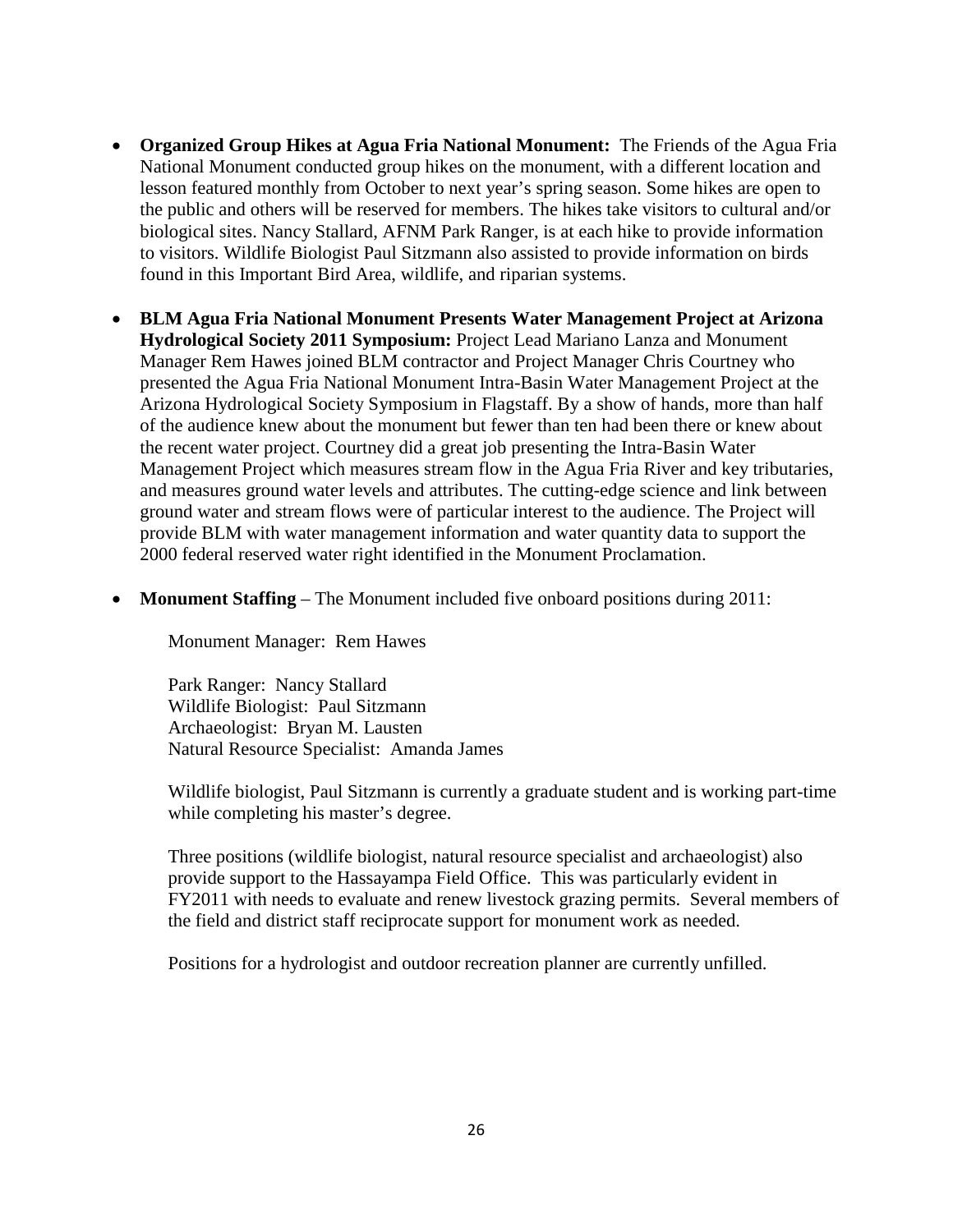#### State Name: Arizona Unit: Agua Fria National Monument Manager: Vanessa Briceño, Acting Manager; Rem Hawes, Manager FY11

|                                   |                                    |                   |                                                                                            | <b>Table 1: SCIENCE</b>                                                                                                                                                                                                                                                                                                                                                                                                                                                                                             |               |                                                                                                                                                                                                                                                                                                                                                                                                                                                                                                                                                                               |                                                                                                                                                                                                                                                                                                                                                                                                                                                                                                                                                                    |                                                                                                                                                                                                                                                                                                         |                                    |                                 |
|-----------------------------------|------------------------------------|-------------------|--------------------------------------------------------------------------------------------|---------------------------------------------------------------------------------------------------------------------------------------------------------------------------------------------------------------------------------------------------------------------------------------------------------------------------------------------------------------------------------------------------------------------------------------------------------------------------------------------------------------------|---------------|-------------------------------------------------------------------------------------------------------------------------------------------------------------------------------------------------------------------------------------------------------------------------------------------------------------------------------------------------------------------------------------------------------------------------------------------------------------------------------------------------------------------------------------------------------------------------------|--------------------------------------------------------------------------------------------------------------------------------------------------------------------------------------------------------------------------------------------------------------------------------------------------------------------------------------------------------------------------------------------------------------------------------------------------------------------------------------------------------------------------------------------------------------------|---------------------------------------------------------------------------------------------------------------------------------------------------------------------------------------------------------------------------------------------------------------------------------------------------------|------------------------------------|---------------------------------|
| Location                          | <b>Project Name</b>                | <b>Discipline</b> | Research<br>Contributor/<br>Collaborator/<br>Partnership                                   | <b>Project Description</b>                                                                                                                                                                                                                                                                                                                                                                                                                                                                                          | <b>Status</b> | <b>Products</b>                                                                                                                                                                                                                                                                                                                                                                                                                                                                                                                                                               | <b>Applications</b>                                                                                                                                                                                                                                                                                                                                                                                                                                                                                                                                                | <b>Outreach Options</b>                                                                                                                                                                                                                                                                                 | <b>BLM</b><br><b>Contributions</b> | Partner<br><b>Contributions</b> |
| Agua Fria<br>National<br>Monument | Legacies on the<br>Landscape       | Archeology        | Arizona State<br><b>University School</b><br>of Human an<br>Evolution and<br>Social Change | The objective is to examine long-term effects of prehistoric<br>settlement and land use on the natural landscape. Current<br>efforts focus on studies of prehistoric farming, origins and<br>distributions of pottery types, and climate changes that affected<br>population movements, settlement, and abandonment of the<br>mesas.                                                                                                                                                                                | Ongoing       | Data collected will be critical in<br>monitoring cultural sites. Baseline<br>data is needed to inventory cultural ecological impacts of the<br>sites. Subsequent surveys will<br>allow the AFNM to assess the<br>impacts of visitors to cultural sites<br>and determine if cultural artifacts<br>are being removed.                                                                                                                                                                                                                                                           | 1) Documentation and<br>understanding of the long-term<br>prehistoric occupation of the<br>semi-arid landscape of Perry<br>Mesa. 2) Field research is<br>organized through seminar in<br>which ecology and archaeology<br>faculty jointly engage students in<br>the collection and analysis of<br>ecological and archaeological<br>data.                                                                                                                                                                                                                           | This project will not only<br>produce data, that will be<br>available to the ecological<br>and archaeological<br>communities, but ASU is<br>planning multi-discipline<br>symposium to present<br>their findings. This would<br>also include publication<br>of the symposium<br>presentations.           | \$20,000 In kind                   | contributions                   |
| Agua Fria<br>National<br>Monument | <b>Healthy Lands</b><br>Initiative | <b>Biology</b>    | Arizona Game and<br>Fish and The<br><b>Bureau of Land</b><br>Management                    | Assess Pronghorn movement patterns and distribution relative<br>to I-17 and fuels treatments such as juniper thinning and<br>broadcast burning. Movements associated with the highway<br>corridor and fuels treatments will be determined through the<br>deployment of radio collars. Develop recommendations to<br>enhance pronghorn highway permeability. Provide baseline<br>data and locations for future pronghorn habitat treatments,<br>including corridors, and evaluate completed pronghorn<br>treatments. | Ongoing       | This research project will add<br>greatly to our understanding of<br>pronghorn movements in relation<br>to highways and fuels treatments.<br>The overarching goal of this<br>research project is to apply insights and determine movements<br>we gain on current pronghorn<br>movements and permeability<br>across I-17 to develop strategies to<br>enhance connectivity as part of<br>future highway reconstruction and<br>habitat management. To date, 25<br>GPS radio collars have been<br>deployed. Five flights have been<br>conducted to download data from<br>collars. | The specific objectives and<br>associated procedures of this<br>research project include: Assess<br>pronghorn movement patterns<br>and distribution relative to I-17<br>associated with the highway<br>corridor, develop<br>recommendations on the need<br>for, location(s) of, and type(s) of<br>wildlife passage structures and<br>other mitigations to enhance<br>pronghorn permeability, provide<br>baseline data and locations for<br>future pronghorn habitat<br>treatments, including corridors,<br>and evaluate completed<br>pronghorn habitat treatments. | Habitat fragmentation by<br>the proliferation of<br>highways has led to the<br>decline of the pronghorn<br>in southern Arizona. This<br>project may have the<br>potential for future<br>highway projects to<br>provide a means for the<br>pronghorn to cross the<br>highway to expand their<br>habitat. | \$35,000 In kind                   | contributions                   |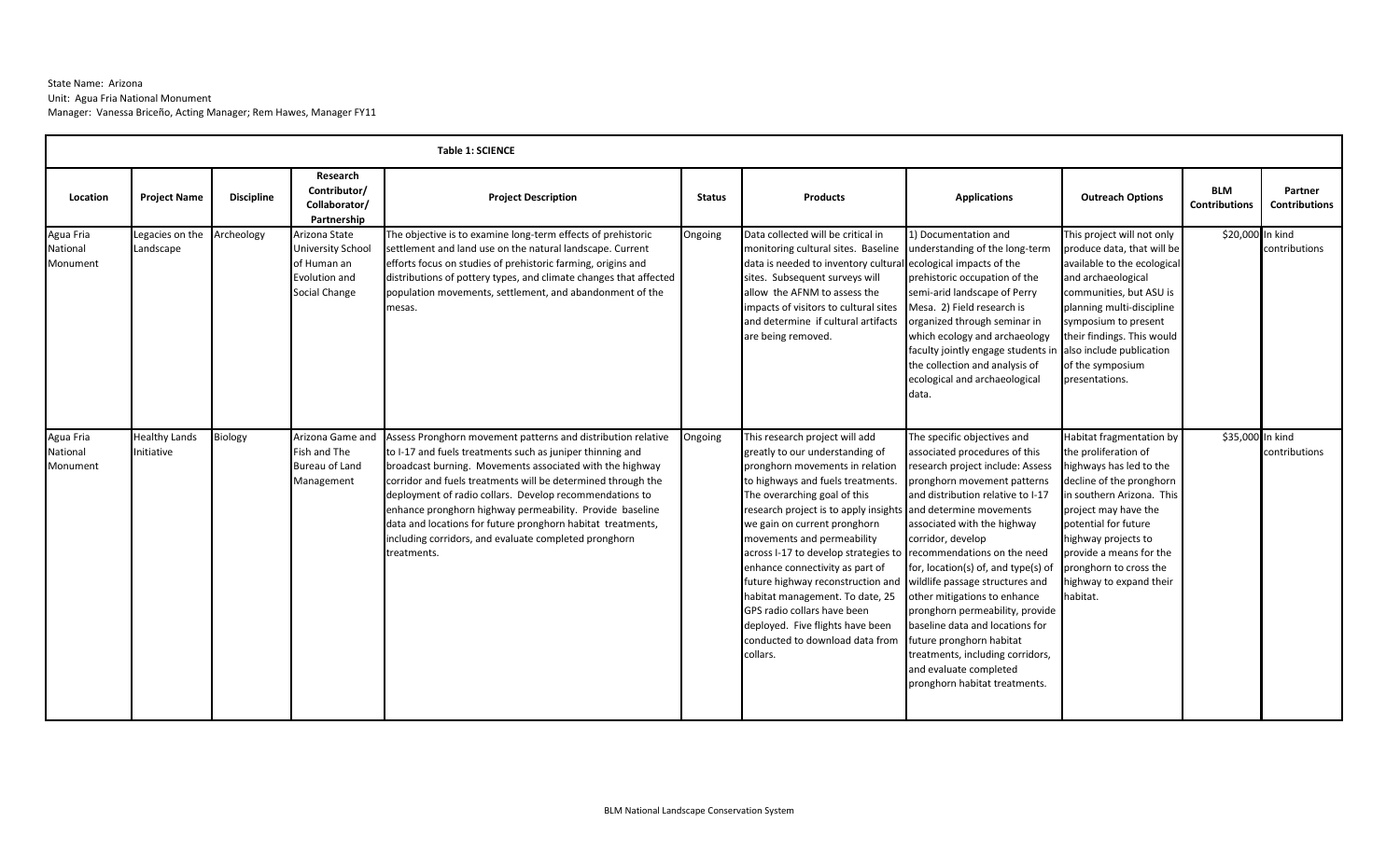| Agua Fria<br>National<br>Monument | Pronghorn<br>Antelope Diet<br>Composition                 | Biology    | Arizona State<br>University and<br><b>Desert Botanical</b><br>Gardens | Understanding species composition of wild ungulate diets will<br>provide baseline information that directly aids monitoring and<br>management efforts thereby helping land managers assess<br>ranger quality for target species.                                                                                                                                                                                                                                                                          | Ongoing    | Genetic markers for individual<br>plant species have been<br>identified. A cafeteria trail feeding<br>has begun. | Assess diet composition of<br>pronghorn using non-invasive<br>fecal analyses employing<br>comparative method.                                                                                                                                                                                                                                                                                               |                                                                                                                                                                                                                                                                                                                                |                          | \$0.00 In kind<br>contributions |
|-----------------------------------|-----------------------------------------------------------|------------|-----------------------------------------------------------------------|-----------------------------------------------------------------------------------------------------------------------------------------------------------------------------------------------------------------------------------------------------------------------------------------------------------------------------------------------------------------------------------------------------------------------------------------------------------------------------------------------------------|------------|------------------------------------------------------------------------------------------------------------------|-------------------------------------------------------------------------------------------------------------------------------------------------------------------------------------------------------------------------------------------------------------------------------------------------------------------------------------------------------------------------------------------------------------|--------------------------------------------------------------------------------------------------------------------------------------------------------------------------------------------------------------------------------------------------------------------------------------------------------------------------------|--------------------------|---------------------------------|
| Agua Fria<br>National<br>Monument | Wet-Dry<br>Mapping                                        | Hydrology  | The Friends of the<br>Agua Fria                                       | Data gathered during the wet dry mapping are critical in<br>monitoring water resources and vicariously through this<br>monitoring, wildlife habitat. Trend data will also be used to<br>track changes through time and monitor the effects of climate<br>change and increased urbanization. Additionally, volunteers<br>inventoried and removed Dalmatian toadflax which is an invasive<br>species.                                                                                                       | Annually   | Training of participants and report<br>finalization was completed.                                               | Data tracks changes in water<br>levels in the Agua Fria river over<br>time and will used to monitor<br>effects of climate change and<br>increased urbanization.                                                                                                                                                                                                                                             | University of Arizona,<br>Upper Agua Fria<br>Watershed Partnership,<br>and local volunteers<br>working with the Friends<br>of the Agua Fria.<br>Wet/Dry mapping is a<br>success story of citizen<br>science in action.                                                                                                         | In kind<br>contributions | In kind<br>contributions        |
| Agua Fria<br>National<br>Monument | Agua Fria<br>National<br><b>Monument Flora</b><br>Project | Botany     | <b>Desert Botanical</b><br>Gardens                                    | These studies are providing baseline data for supporting<br>decisions that will foster productive ecosystem management and<br>the protection of Monument landscapes, consistent with the<br>Monument proclamation.                                                                                                                                                                                                                                                                                        | Ongoing    | Collection, identification, and<br>curation of AFNM flora.                                                       | Continued research, inventory,<br>collection and curation of AFNM<br>flora.                                                                                                                                                                                                                                                                                                                                 |                                                                                                                                                                                                                                                                                                                                |                          | \$0.00 In kind<br>contributions |
| Agua Fria<br>National<br>Monument | Racetrack<br>Project                                      | Archeology | Will G. Russell.<br>Arizona State<br>University                       | The Racetrack Project studies the archeological features known<br>as "racetracks" on the Agua Fria N.M. These features are linear<br>anomalies dating from the mid 13th to early 14th centuries.<br>Through the use of remote sensing technologies the project has<br>identified 57 such features within the AFNM. Mr. Russell seeks to<br>test his hypotheses regarding diachronic change in the racetrack<br>network and understand how social asymmetry and religious<br>development are interrelated. | Continuing | <b>Technical report</b>                                                                                          | The various regions in the<br>southwest, its cultural history<br>and social processes involving<br>central Arizona prior to European<br>contact are relatively both<br>unexplored or well preserved.<br>This combination makes this an<br>ideal setting for study on AFNM<br>for immigration, social<br>aggregation, ethnogenesis,<br>reorganization, emigration,<br>continuity, and indigenous<br>history. | This ongoing research has<br>the potential to engage<br>descendent communities<br>(tribal elders,<br>representatives, and<br>consultants) the general<br>public (avocational<br>archeologists,<br>anthropological<br>enthusiasts, AFNM<br>supporters, Monument<br>visitors, and media) an<br>multi-disciplinary<br>colleagues. | \$9,000 In kind          | contributions                   |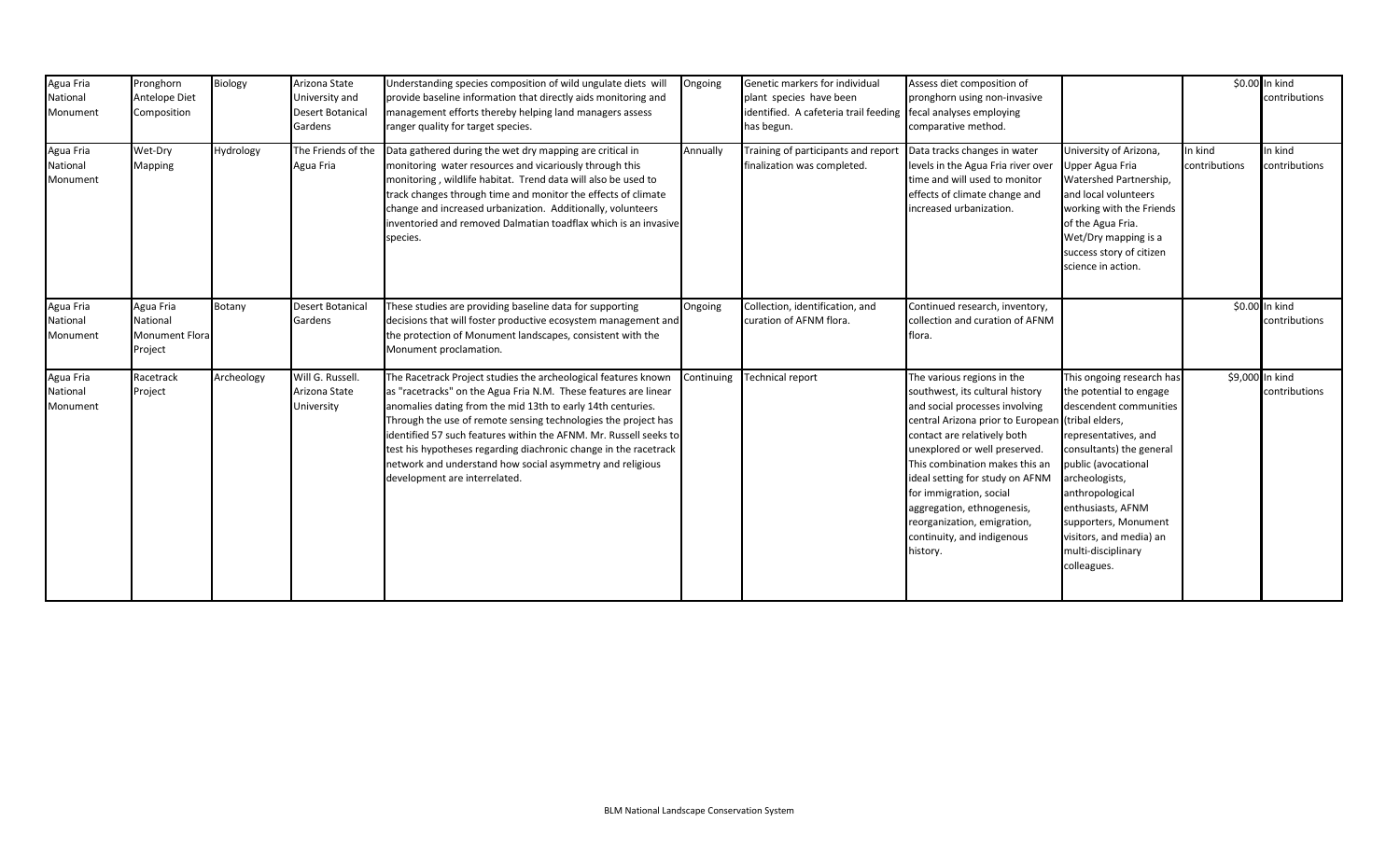| Agua Fria | Natural     |               | Wildlife Biology Dr. William Miller, Assess Pronghorn movement patterns and distribution relative | 1st year | Approximately 1000 hector plots This research project will add   |                                                         | Improve understanding     | \$50,000 In kind |               |
|-----------|-------------|---------------|---------------------------------------------------------------------------------------------------|----------|------------------------------------------------------------------|---------------------------------------------------------|---------------------------|------------------|---------------|
| National  | Resource    | Arizona State | to I-17, and determine movements associated with the highway                                      |          | were sampled. Data was gathered greatly to our understanding of  |                                                         | of pronghorn antelope     |                  | contributions |
| Monument  | Partnership | University,   | corridor, habitat quality, and grassland restoration treatments.                                  |          | on tree densities, shrub densities, pronghorn movements. The     |                                                         | habitat requirements and  |                  |               |
|           |             | Polytechnic   | Provide baseline data and locations for future pronghorn habitat                                  |          | cover height, production, and                                    | overarching goal of this research beneficial vegetation |                           |                  |               |
|           |             |               | treatments, including corridors, and evaluate completed                                           |          | species composition. Twenty-five project is to apply insights we |                                                         | treatments of high desert |                  |               |
|           |             |               | pronghorn treatments.                                                                             |          | spread spectrum GPS collars were gain on current pronghorn       |                                                         | grasslands in Arizona.    |                  |               |
|           |             |               |                                                                                                   |          | fitted to pronghorn antelope (See                                | movements, habitat, and                                 |                           |                  |               |
|           |             |               |                                                                                                   |          | HLI). Twelve weeks of data have                                  | vegetation treatments                                   |                           |                  |               |
|           |             |               |                                                                                                   |          | been collected on pronghorn                                      |                                                         |                           |                  |               |
|           |             |               |                                                                                                   |          | locations. Point data is gathered                                |                                                         |                           |                  |               |
|           |             |               |                                                                                                   |          | eight times a day for at least 14                                |                                                         |                           |                  |               |
|           |             |               |                                                                                                   |          | months.                                                          |                                                         |                           |                  |               |
|           |             |               |                                                                                                   |          |                                                                  |                                                         |                           |                  |               |
|           |             |               |                                                                                                   |          |                                                                  |                                                         |                           |                  |               |
|           |             |               |                                                                                                   |          |                                                                  |                                                         |                           |                  |               |
|           |             |               |                                                                                                   |          |                                                                  |                                                         |                           |                  |               |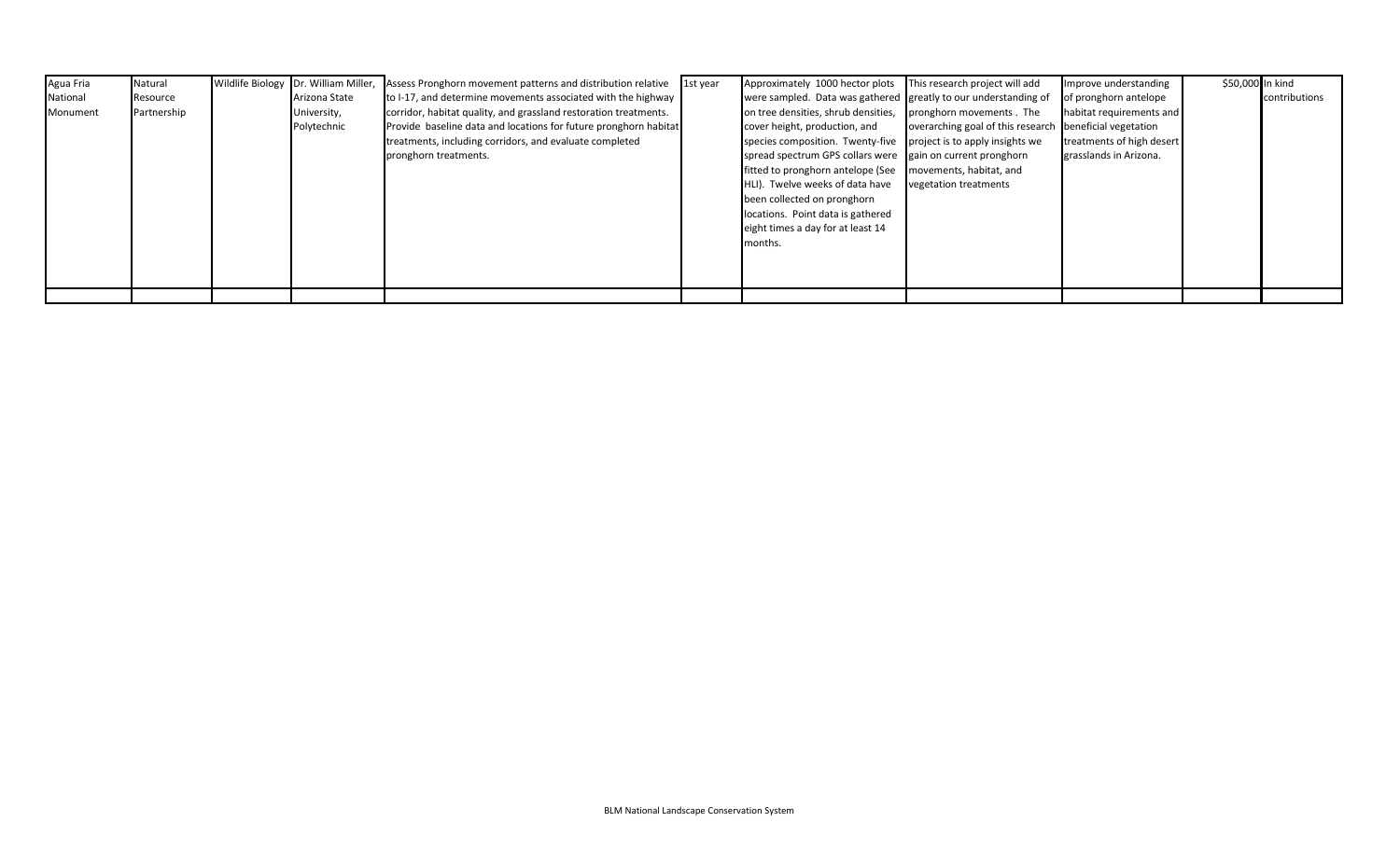#### State Name: Arizona Unit: Agua Fria National Monument Manager: Vanessa Briceño, Acting Manager; Rem Hawes, Manager FY11

| Table 2: PARTNERSHIPS (table continues on next page, pleas scroll to the right) |                                           |                                                                                                                   |                                                                                                                                                                                                                                                                                                                                                                                                                             |               |                                                                                                                 |                                                                                                                                                                                                                                                                                                                            |                         |                             |
|---------------------------------------------------------------------------------|-------------------------------------------|-------------------------------------------------------------------------------------------------------------------|-----------------------------------------------------------------------------------------------------------------------------------------------------------------------------------------------------------------------------------------------------------------------------------------------------------------------------------------------------------------------------------------------------------------------------|---------------|-----------------------------------------------------------------------------------------------------------------|----------------------------------------------------------------------------------------------------------------------------------------------------------------------------------------------------------------------------------------------------------------------------------------------------------------------------|-------------------------|-----------------------------|
| Location<br><b>Project Name</b><br>Partners                                     |                                           |                                                                                                                   | <b>Project Description</b>                                                                                                                                                                                                                                                                                                                                                                                                  | <b>Status</b> | <b>Results</b>                                                                                                  | <b>Outreach Options</b>                                                                                                                                                                                                                                                                                                    | <b>BLM Contribution</b> | <b>Partner Contribution</b> |
|                                                                                 |                                           |                                                                                                                   |                                                                                                                                                                                                                                                                                                                                                                                                                             |               |                                                                                                                 | Identify projects or stories that<br>may be of interest to the<br>public                                                                                                                                                                                                                                                   | Funding To date by year | To date by year             |
| Agua Fria National<br>Monument                                                  | Friends of the<br>Agua Fria N.M.          | Friends of the Agua Fria<br><b>National Monument</b>                                                              | Perry Mesa Symposium on 9-11-2011, Historical research for<br>the 1891 School House interpretive site, outreach activities,<br>wet-dry mapping, trash clean-ups, archeological hikes, oral<br>histories, cultural resources protection and outreach efforts,<br>site protection and documentation.                                                                                                                          | Ongoing       | Continued partnership<br>that provides a long<br>term benefit to the<br>management of the<br>National Monument. | A long term partnership that<br>continues to provide benefits<br>to the agency, the public and<br>the National Monument with<br>interpretive sites, data from<br>the wet-dry mapping,<br>protection of resources,<br>contributing hours of<br>volunteers services annually.                                                | \$500                   | \$1,551                     |
| Agua Fria National<br>Monument                                                  | <b>AFNM Youth</b><br>Incentive<br>Program | American Indian Science and<br><b>Engineering Society</b>                                                         | AISES Summer Internship Program. 10 week internship<br>program for American Indian post secondary students to gain<br>experience working for the BLM. Purpose of the program is to<br>provide students with hands-on work experience<br>opportunities to gain relevant skills and knowledge.                                                                                                                                | Ongoing       | Two interns completed<br>the program in 2011                                                                    | Recruitment of American<br>Indian youth from Universities<br>and Tribal Colleges.                                                                                                                                                                                                                                          | \$50,000                | In kind contributions       |
| Agua Fria National<br>Monument                                                  | Grassland<br>Strategy                     | Central Arizona Arizona Game and Fish<br>Department, Prescott<br>National Forest, Tonto<br><b>National Forest</b> | The BLM is one of four agencies focused on the conservation<br>of grassland habitat in central Arizona. With key portions of<br>grassland habitat occurring on the Agua Fria National<br>Monument, staff is working in conjunction with the Arizona<br>Game and Fish Department, the Prescott and Tonto Forests,<br>and the Natural Resources Conservation Service to develop<br>the "Central Arizona Grasslands Strategy." | Ongoing       | <b>High Desert Grassland</b><br>Conservation                                                                    | The strategy provides a<br>framework for multiagency<br>projects that benefit grassland<br>habitat restoration on a<br>landscape scale and across<br>jurisdictional boundaries.<br>Based on these efforts, the<br>Central Arizona grasslands<br>have also become a focal area<br>for the Healthy Landscapes<br>Initiative. | In kind contributions   | In kind contributions       |
| Agua Fria National<br>Monument                                                  | River Pathways<br>Project                 | Audubon Society                                                                                                   | River Pathways Project (youth Incentive and Hands on the<br>Land Projects)                                                                                                                                                                                                                                                                                                                                                  | Ongoing       | Riparian monitoring,<br>bird surveys, trash clear<br>ups, outreach, and<br>environmental<br>education           | Engaging urban youth in the<br>outdoors and encourage land<br>stewardship.                                                                                                                                                                                                                                                 |                         | In kind contributions       |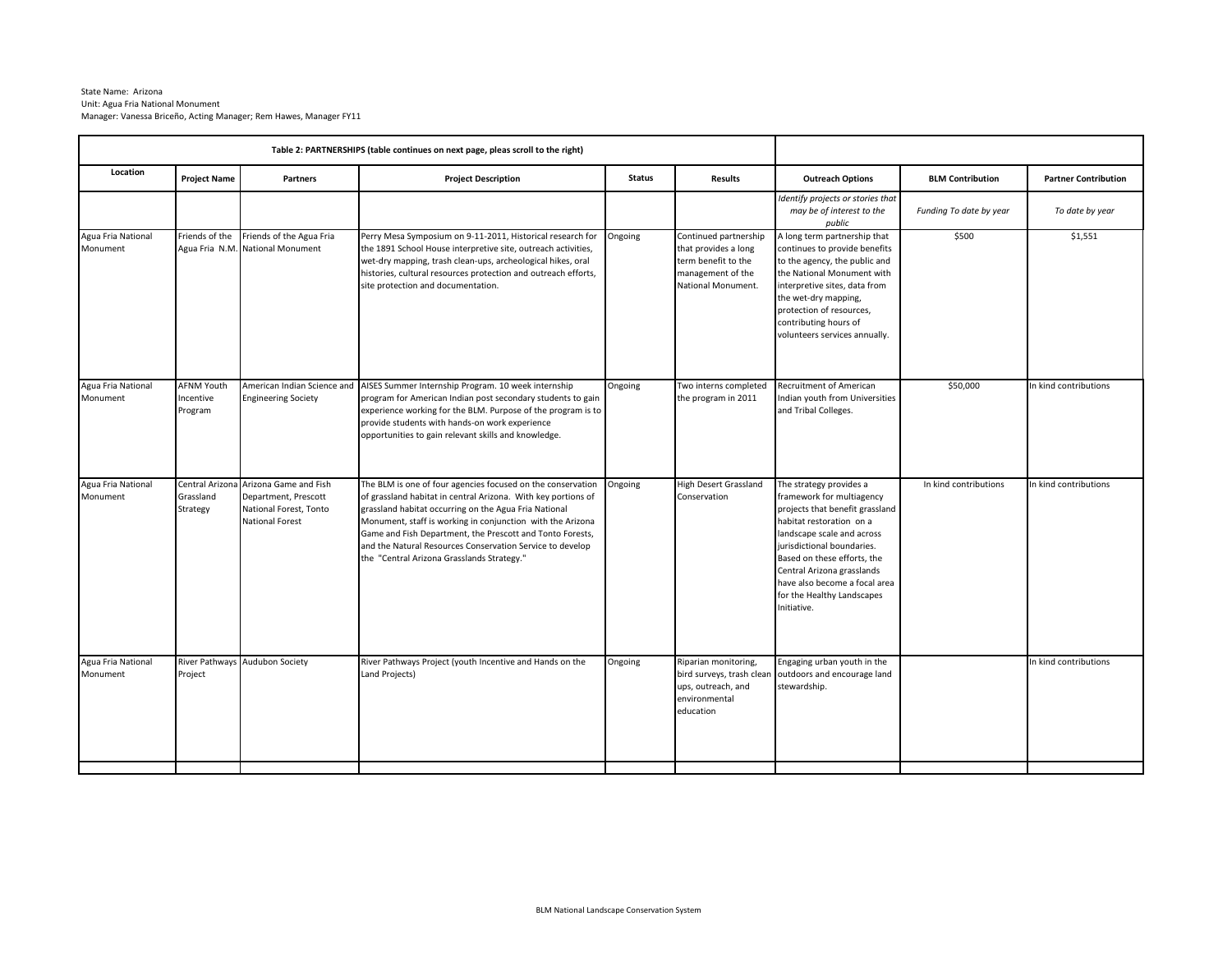| State Name: Arizona                                               |
|-------------------------------------------------------------------|
| Unit: Agua Fria National Monument                                 |
| Manager: Vanessa Briceño, Acting Manager; Rem Hawes, Manager FY11 |

| Table 3. STAFF & WORK MONTHS                                                                                                                                                                                                                                                                                                                                                                                                                                                                |                           |                           |                        |  |  |  |
|---------------------------------------------------------------------------------------------------------------------------------------------------------------------------------------------------------------------------------------------------------------------------------------------------------------------------------------------------------------------------------------------------------------------------------------------------------------------------------------------|---------------------------|---------------------------|------------------------|--|--|--|
| <b>Work Months and Funding</b><br>$(12 \text{ wms} = 1 \text{ work year})$                                                                                                                                                                                                                                                                                                                                                                                                                  | <b>Work Months</b><br>(#) |                           | <b>Funding</b><br>(\$) |  |  |  |
| <b>Agua Fria National Monument Staff</b>                                                                                                                                                                                                                                                                                                                                                                                                                                                    |                           |                           |                        |  |  |  |
| Manager                                                                                                                                                                                                                                                                                                                                                                                                                                                                                     | 9.97                      | \$                        | 119,588                |  |  |  |
|                                                                                                                                                                                                                                                                                                                                                                                                                                                                                             | 6.52                      | \$                        | 58,143                 |  |  |  |
| Natural Resource Specialist                                                                                                                                                                                                                                                                                                                                                                                                                                                                 |                           |                           |                        |  |  |  |
| Wildlife Biologist                                                                                                                                                                                                                                                                                                                                                                                                                                                                          | 5.22                      | \$                        | 24,377                 |  |  |  |
|                                                                                                                                                                                                                                                                                                                                                                                                                                                                                             | 10.14                     | \$                        | 71,875                 |  |  |  |
| Park Ranger                                                                                                                                                                                                                                                                                                                                                                                                                                                                                 | 2.75                      | \$                        | 24,041                 |  |  |  |
| Archaeologist                                                                                                                                                                                                                                                                                                                                                                                                                                                                               |                           |                           |                        |  |  |  |
| <b>Total for AFNM Staff</b>                                                                                                                                                                                                                                                                                                                                                                                                                                                                 | 34.60                     | \$                        | 298,024                |  |  |  |
|                                                                                                                                                                                                                                                                                                                                                                                                                                                                                             |                           |                           |                        |  |  |  |
| Phoenix District Office Staff Support Funded by AFNM                                                                                                                                                                                                                                                                                                                                                                                                                                        |                           |                           |                        |  |  |  |
|                                                                                                                                                                                                                                                                                                                                                                                                                                                                                             | 1.23                      | \$                        | 15,170                 |  |  |  |
|                                                                                                                                                                                                                                                                                                                                                                                                                                                                                             | 0.14                      | \$                        | 1,645                  |  |  |  |
|                                                                                                                                                                                                                                                                                                                                                                                                                                                                                             | 1.09                      | \$                        | 11,940                 |  |  |  |
|                                                                                                                                                                                                                                                                                                                                                                                                                                                                                             | 0.43<br>1.02              | \$<br>\$                  | 1,328<br>7,332         |  |  |  |
|                                                                                                                                                                                                                                                                                                                                                                                                                                                                                             | 0.46                      | \$                        | 2,780                  |  |  |  |
|                                                                                                                                                                                                                                                                                                                                                                                                                                                                                             | 0.71                      | \$                        | 4,784                  |  |  |  |
|                                                                                                                                                                                                                                                                                                                                                                                                                                                                                             | 0.66                      | \$                        | 4,783                  |  |  |  |
|                                                                                                                                                                                                                                                                                                                                                                                                                                                                                             | 0.21                      | \$                        | 2,005                  |  |  |  |
|                                                                                                                                                                                                                                                                                                                                                                                                                                                                                             | 2.17                      | \$                        | 11,519                 |  |  |  |
|                                                                                                                                                                                                                                                                                                                                                                                                                                                                                             | 0.57                      | \$                        | 3,610                  |  |  |  |
|                                                                                                                                                                                                                                                                                                                                                                                                                                                                                             | 2.13                      | \$                        | 15,809                 |  |  |  |
|                                                                                                                                                                                                                                                                                                                                                                                                                                                                                             | 0.07                      | \$                        | 545                    |  |  |  |
|                                                                                                                                                                                                                                                                                                                                                                                                                                                                                             | 0.17                      | $\mathsf S$               | 1,291                  |  |  |  |
|                                                                                                                                                                                                                                                                                                                                                                                                                                                                                             | 6.90                      | \$                        | 83,188                 |  |  |  |
|                                                                                                                                                                                                                                                                                                                                                                                                                                                                                             | 0.41                      | \$                        | 2,160                  |  |  |  |
|                                                                                                                                                                                                                                                                                                                                                                                                                                                                                             | 0.78                      | $\boldsymbol{\mathsf{S}}$ | 8,547                  |  |  |  |
| <b>District Manager</b><br><b>Field Manager</b><br><b>Public Affairs</b><br>Wildlife Biologist 1<br>Wildlife Biologist 2<br>Administrative Assistant<br>Management Assistant<br><b>Public Contact Lead</b><br><b>Budget Officer</b><br>Procurement<br>Warehouse / Misc.<br>Force Accout / Fire STEP<br><b>Surface Protection Specialist</b><br><b>GIS Specialist</b><br>Law Enforcement<br>Range Technician<br><b>Outdoor Recreation Planner</b><br>Totals for Phoenix Dist & Hassayampa FO | 17.78                     | \$                        | 178,436                |  |  |  |

|               |                                          | <b>Table 4. PRIORITY STAFFING NEEDS</b> |                                           |  |  |  |  |  |  |
|---------------|------------------------------------------|-----------------------------------------|-------------------------------------------|--|--|--|--|--|--|
| nding<br>(\$) | Position                                 | Perm or Term                            | Position on Approved<br>Table of Org? Y/N |  |  |  |  |  |  |
|               | Seasonal Park Ranger 1                   | Term                                    | N                                         |  |  |  |  |  |  |
| 119,588       | Seasonal Park Ranger 2                   | Term                                    | Ν                                         |  |  |  |  |  |  |
| 58,143        | Hydrologist / water rights<br>specialist | Perm                                    | N                                         |  |  |  |  |  |  |
| 24,377        | Range Technician                         | Perm                                    | N                                         |  |  |  |  |  |  |
| 71,875        | <b>Outdoor Recreation</b><br>Planner     | Perm                                    | N                                         |  |  |  |  |  |  |
| 24,041        |                                          |                                         |                                           |  |  |  |  |  |  |
|               |                                          |                                         |                                           |  |  |  |  |  |  |
|               |                                          |                                         |                                           |  |  |  |  |  |  |
| 298,024       |                                          |                                         |                                           |  |  |  |  |  |  |
|               |                                          |                                         |                                           |  |  |  |  |  |  |
|               |                                          |                                         |                                           |  |  |  |  |  |  |